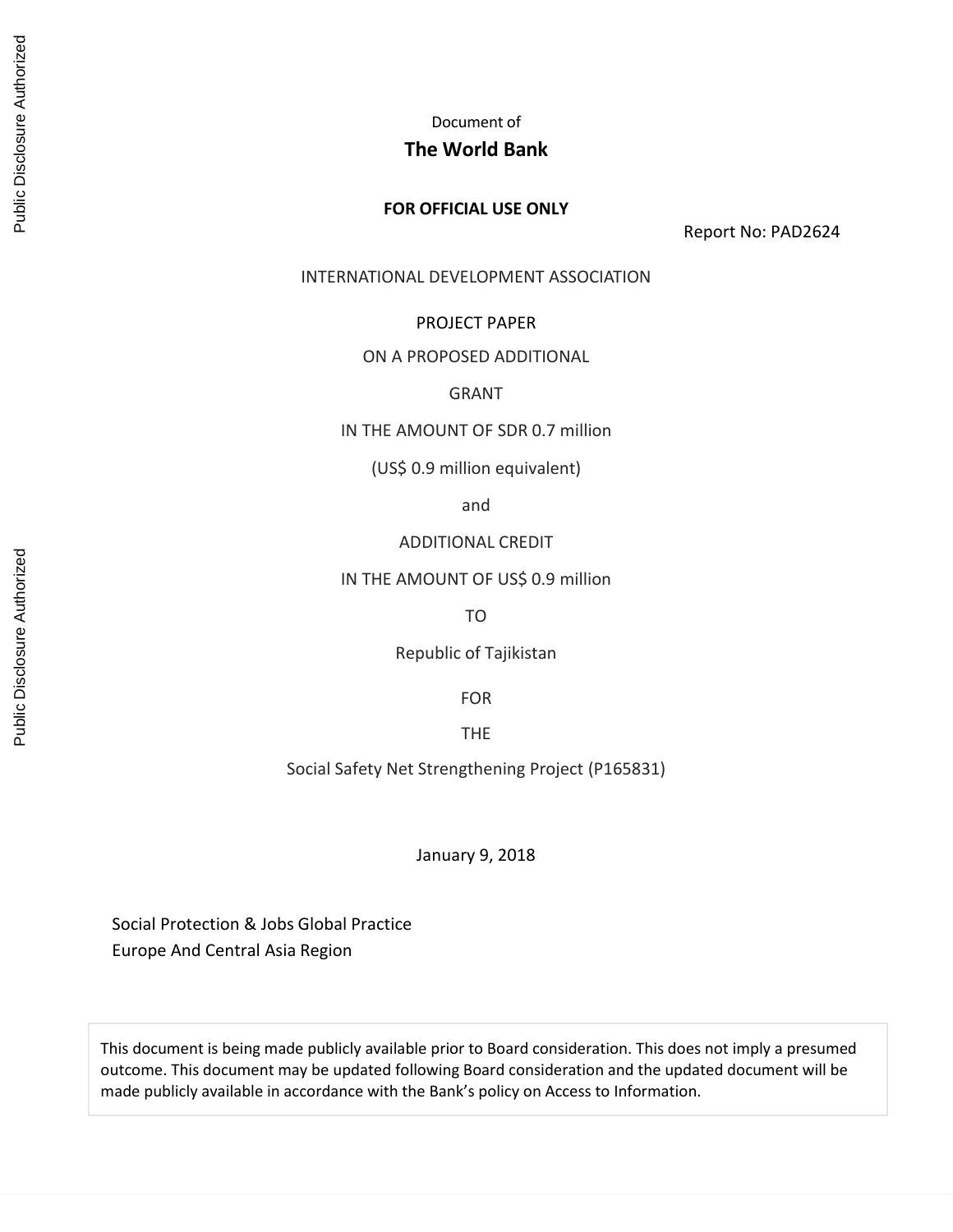## CURRENCY EQUIVALENTS

(Exchange Rate Effective Oct 18, 2017)

Currency Unit = Tajikistan Somoni

 $TJS8.80 = US$1$ 

 $US$0.71 = SDR1$ 

FISCAL YEAR January 1 - December 31

Regional Vice President: Cyril E Muller

Country Director: Lilia Burunciuc

Senior Global Practice Director: Michal J. Rutkowski

Practice Manager: Cem Mete

Task Team Leader(s): Oleksiy A. Sluchynskyy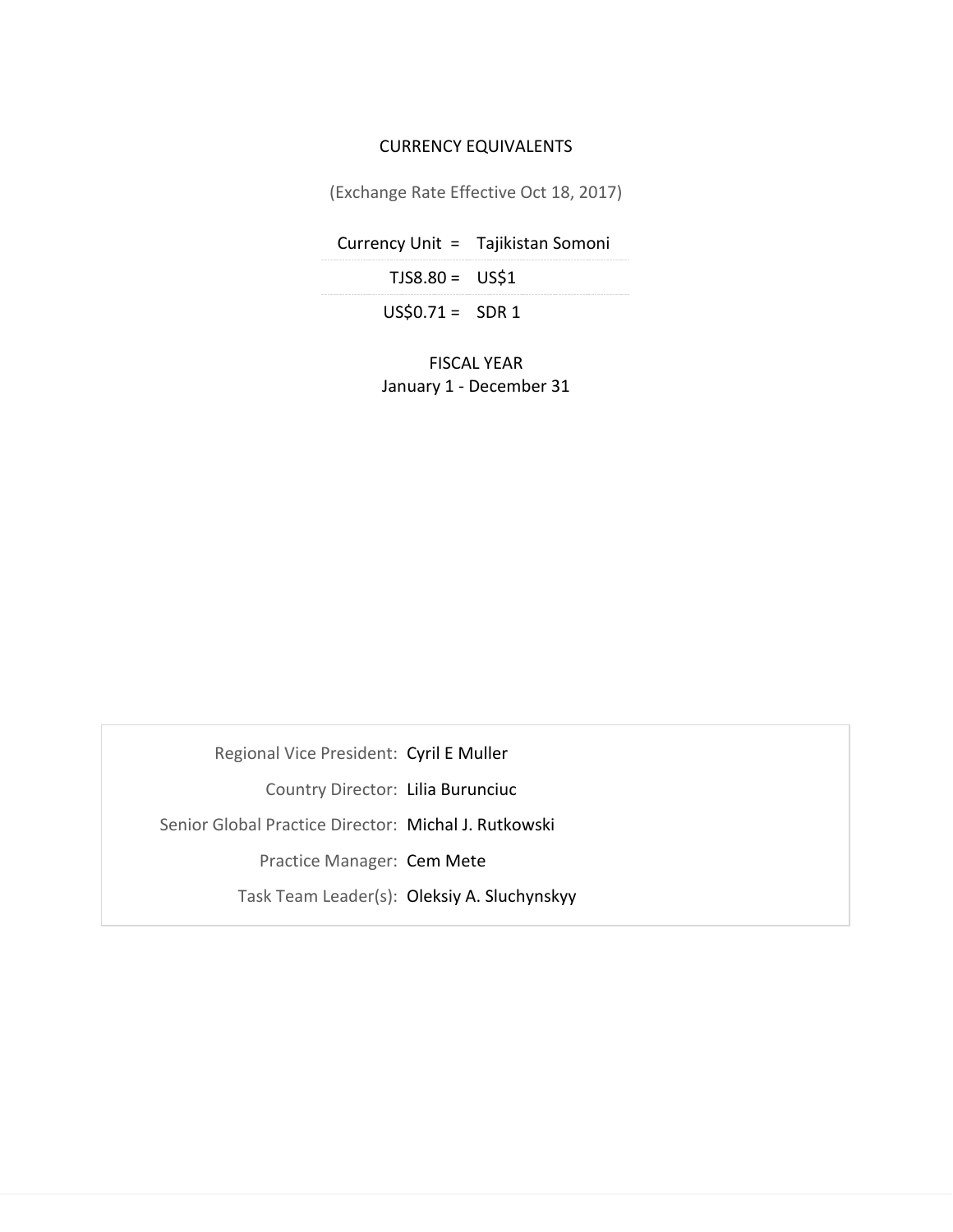## ABBREVIATIONS AND ACRONYMS

| <b>CPS</b>   | <b>Country Partnership Strategy</b>                    |
|--------------|--------------------------------------------------------|
| DA           | <b>Disbursement Account</b>                            |
| GoT          | Government of Tajikistan                               |
| <b>GRS</b>   | <b>Grievance Redress Service</b>                       |
| ICT          | Information and Communication Technology               |
| <b>IFR</b>   | <b>Interim Financial Report</b>                        |
| <b>MHSPP</b> | Ministry of Health and Social Protection of Population |
| <b>NRSP</b>  | National Registry of Social Protection                 |
| <b>PCG</b>   | <b>Project Coordination Group</b>                      |
| <b>PDO</b>   | Project Development Objective                          |
| <b>PMT</b>   | <b>Proxy-Means Test</b>                                |
| <b>POM</b>   | <b>Project Operational Manual</b>                      |
| <b>PPSD</b>  | <b>Project Procurement Strategy Document</b>           |
| SASP         | <b>State Agency for Social Protection</b>              |
| <b>SMSES</b> | <b>State Medical-Social Expertise Service</b>          |
| <b>SOE</b>   | <b>Statement of Expenditure</b>                        |
| <b>RSR</b>   | Rapid Social Response                                  |
| <b>TSA</b>   | <b>Targeted Social Assistance</b>                      |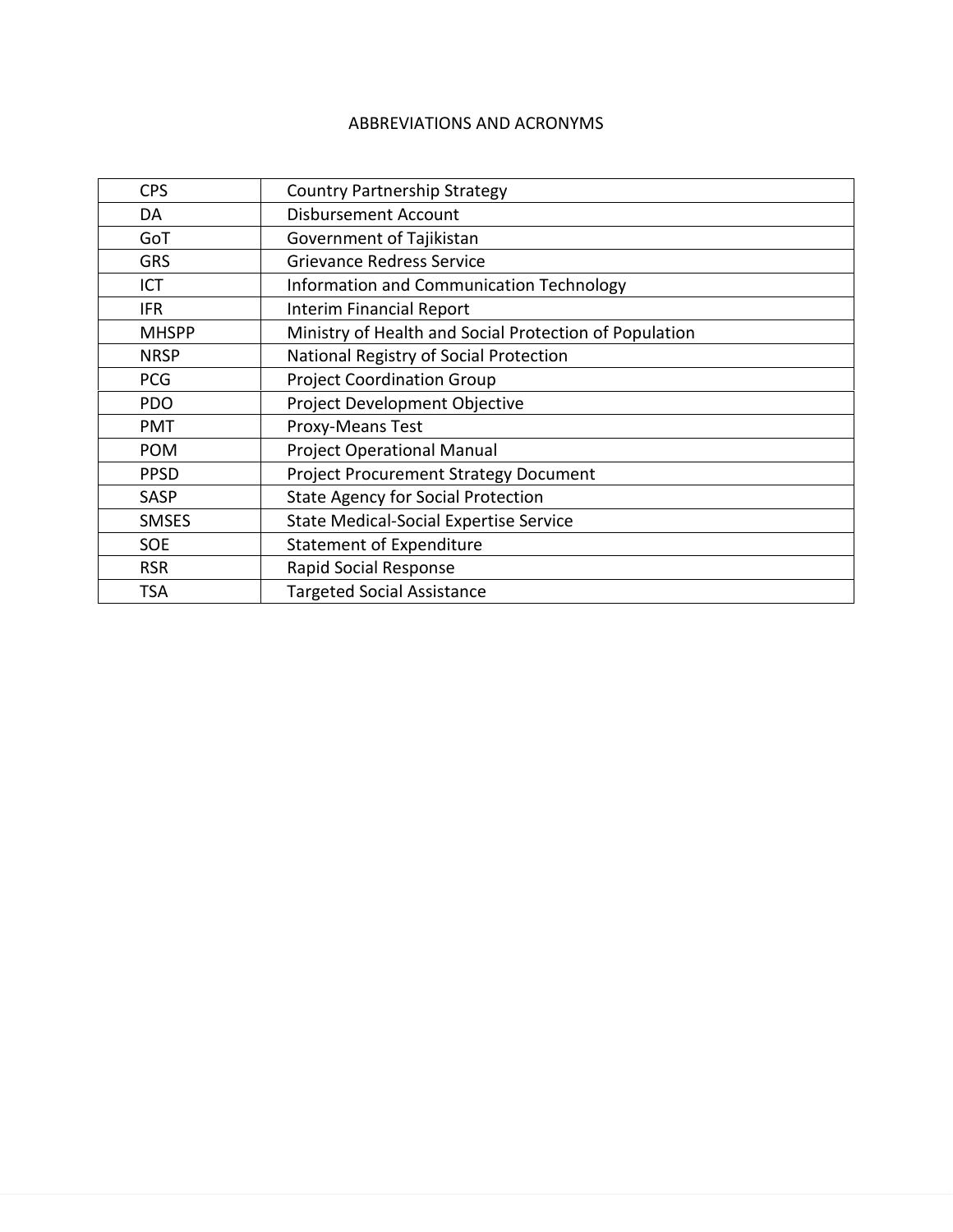

## **BASIC INFORMATION – PARENT (Social Safety Net Strengthening Project - P122039)**

| Country    | Product Line                           | Team Leader(s)         |                     |                           |
|------------|----------------------------------------|------------------------|---------------------|---------------------------|
| Tajikistan | IBRD/IDA                               | Oleksiy A. Sluchynskyy |                     |                           |
| Project ID | <b>Financing Instrument</b>            | Resp CC                | Reg CC              | Practice Area (Lead)      |
| P122039    | <b>Investment Project</b><br>Financing | GSP03 (9342)           | <b>ECCCA (1608)</b> | Social Protection & Labor |

Implementing Agency: Ministry of Health and Social Protection, State Agency for Social Protection (SASP)

| Is this a regionally tagged project?      |                               |                                                             |                            |
|-------------------------------------------|-------------------------------|-------------------------------------------------------------|----------------------------|
| N <sub>o</sub>                            |                               |                                                             |                            |
| Situations of Urgent Need or<br>$\Box$    | <b>Bank/IFC Collaboration</b> |                                                             |                            |
| <b>Capacity Constraints</b>               | <b>No</b>                     |                                                             |                            |
| <b>Financial Intermediaries</b><br>$\Box$ |                               |                                                             |                            |
| Series of Projects<br>$\perp$             |                               |                                                             |                            |
| <b>Approval Date</b>                      | <b>Closing Date</b>           | <b>Original Environmental</b><br><b>Assessment Category</b> | <b>Current EA Category</b> |
| 16-Jun-2011                               | 30-Mar-2018                   | Not Required (C)                                            | Partial Assessment (B)     |

### **Development Objective(s)**

The development objective of the Project is to improve the capacity of the Government of Tajikistan to plan, monitor, and manage social assistance for the poor through the development of a national registry of social protection and the provision of training, equipment and related items for improving said capacity.

### **Ratings (from Parent ISR)**

| <b>Latest ISR</b><br>Implementation |
|-------------------------------------|
|-------------------------------------|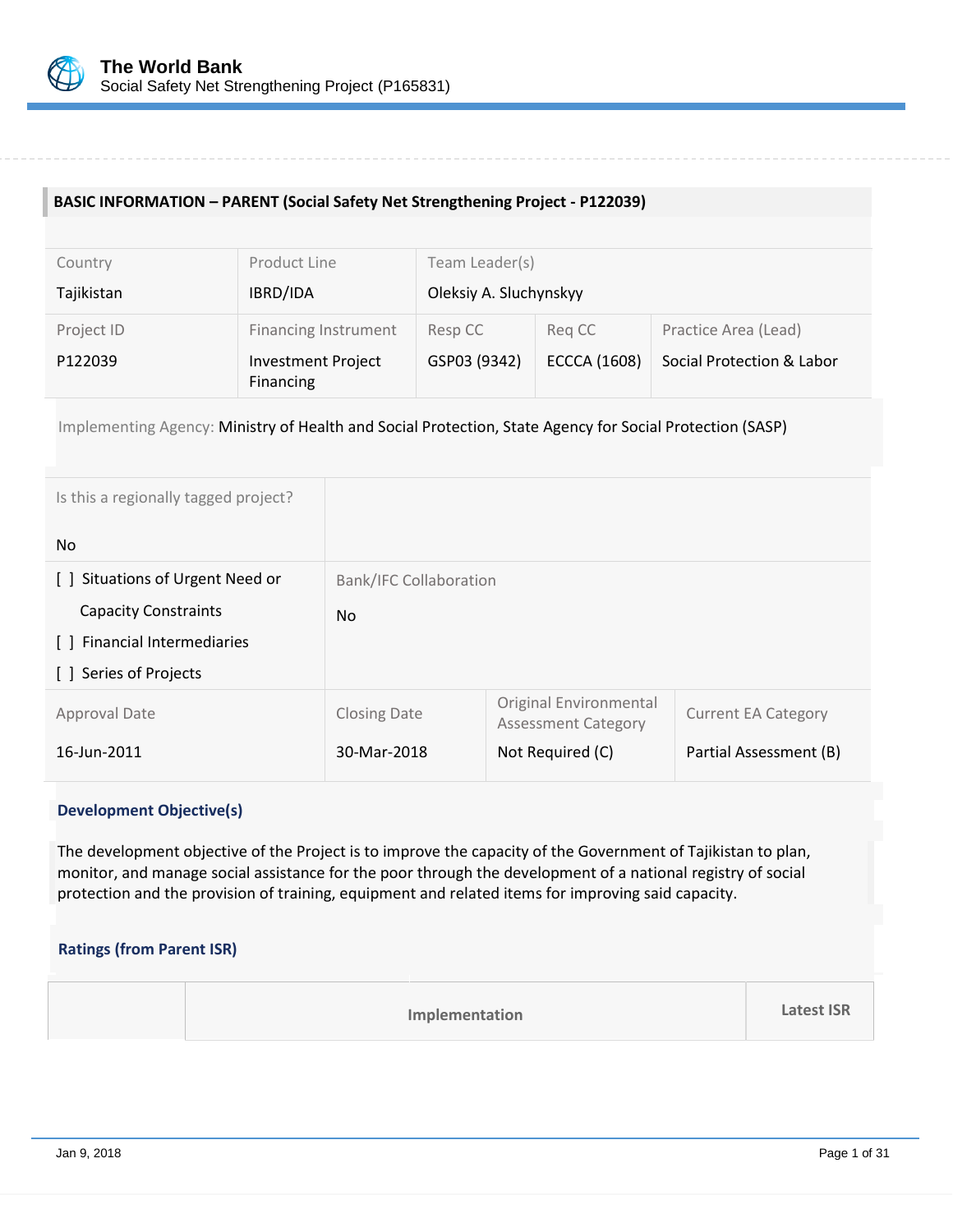

|                                                  | 15-Apr-2014 | 23-Nov-2014 | 30-Jun-2015  | 29-Mar-2016 | 14-Dec-2016     | 21-Jul-2017         |
|--------------------------------------------------|-------------|-------------|--------------|-------------|-----------------|---------------------|
| Progress towards<br>achievement of<br><b>PDO</b> | <b>MU</b>   | <b>MS</b>   | <b>MS</b>    | <b>MS</b>   | <b>MS</b>       | $-$ S $-$           |
| Overall<br>Implementation<br>Progress (IP)       | <b>MU</b>   | <b>MS</b>   | $\mathsf{S}$ | $\sqrt{S}$  | $\sim$ S $\sim$ | $\sim$ S $_{\odot}$ |
| Overall<br>Safeguards<br>Rating                  |             |             |              |             |                 |                     |
| <b>Overall Risk</b>                              |             |             | M            | M           | M               | M                   |

# **BASIC INFORMATION – ADDITIONAL FINANCING (Social Safety Net Strengthening Project - P165831)**

| Project ID                             | Project Name                                      | <b>Additional Financing</b><br>Type | <b>Urgent Need or Capacity</b><br>Constraints |
|----------------------------------------|---------------------------------------------------|-------------------------------------|-----------------------------------------------|
| P165831                                | Social Safety Net<br><b>Strengthening Project</b> | Restructuring, Scale Up             | N <sub>o</sub>                                |
| Financing instrument                   | Product line                                      | Approval Date                       |                                               |
| <b>Investment Project</b><br>Financing | IBRD/IDA                                          | 30-Jan-2018                         |                                               |
| <b>Closing Date</b>                    | <b>Bank/IFC Collaboration</b>                     |                                     |                                               |
| 31-Dec-2019                            | No.                                               |                                     |                                               |
| Is this a regionally tagged project?   |                                                   |                                     |                                               |
| No.                                    |                                                   |                                     |                                               |

[ ] Situations of Urgent Need or Capacity Constraints

[ ] Financial Intermediaries

[ ] Series of Projects

## **PROJECT FINANCING DATA – PARENT (Social Safety Net Strengthening Project - P122039)**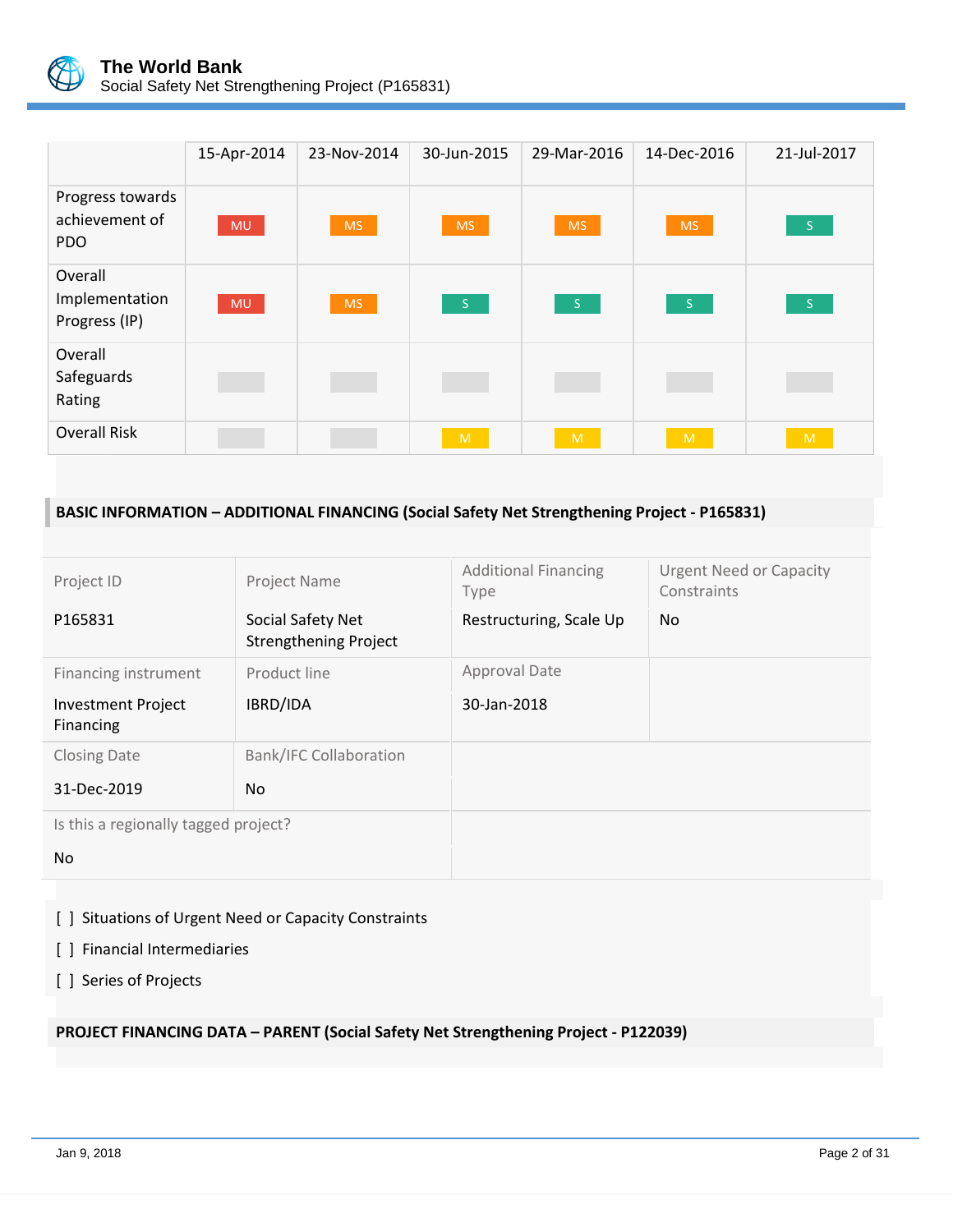

### **Disbursement Summary (from Parent ISR)**

| Source of Funds | Net<br>Commitments | <b>Total Disbursed</b> | <b>Remaining Balance</b> | <b>Disbursed</b> |
|-----------------|--------------------|------------------------|--------------------------|------------------|
| <b>IBRD</b>     |                    |                        |                          | %                |
| <b>IDA</b>      | 3.20               | 2.97                   | 0.00                     | 100 %            |
| Grants          | 1.81               | 1.81                   | 0.00                     | 100 %            |

## **PROJECT FINANCING DATA – ADDITIONAL FINANCING (Social Safety Net Strengthening Project - P165831)**

#### **FINANCING DATA (US\$, Millions)**

#### **SUMMARY**

| <b>Total Project Cost</b> | 1.80 |
|---------------------------|------|
| <b>Total Financing</b>    | 1.80 |
| <b>Financing Gap</b>      | 0.00 |

#### **DETAILS**

| International Development Association (IDA) | 1.80 |
|---------------------------------------------|------|
| <b>IDA Credit</b>                           | 0.90 |
| <b>IDA Grant</b>                            | 0.90 |

## **COMPLIANCE**

#### **Policy**

Does the project depart from the CPF in content or in other significant respects?

## [ ] Yes [ ✔ ] No

Does the project require any other Policy waiver(s)?

## [ ] Yes [ ✔ ] No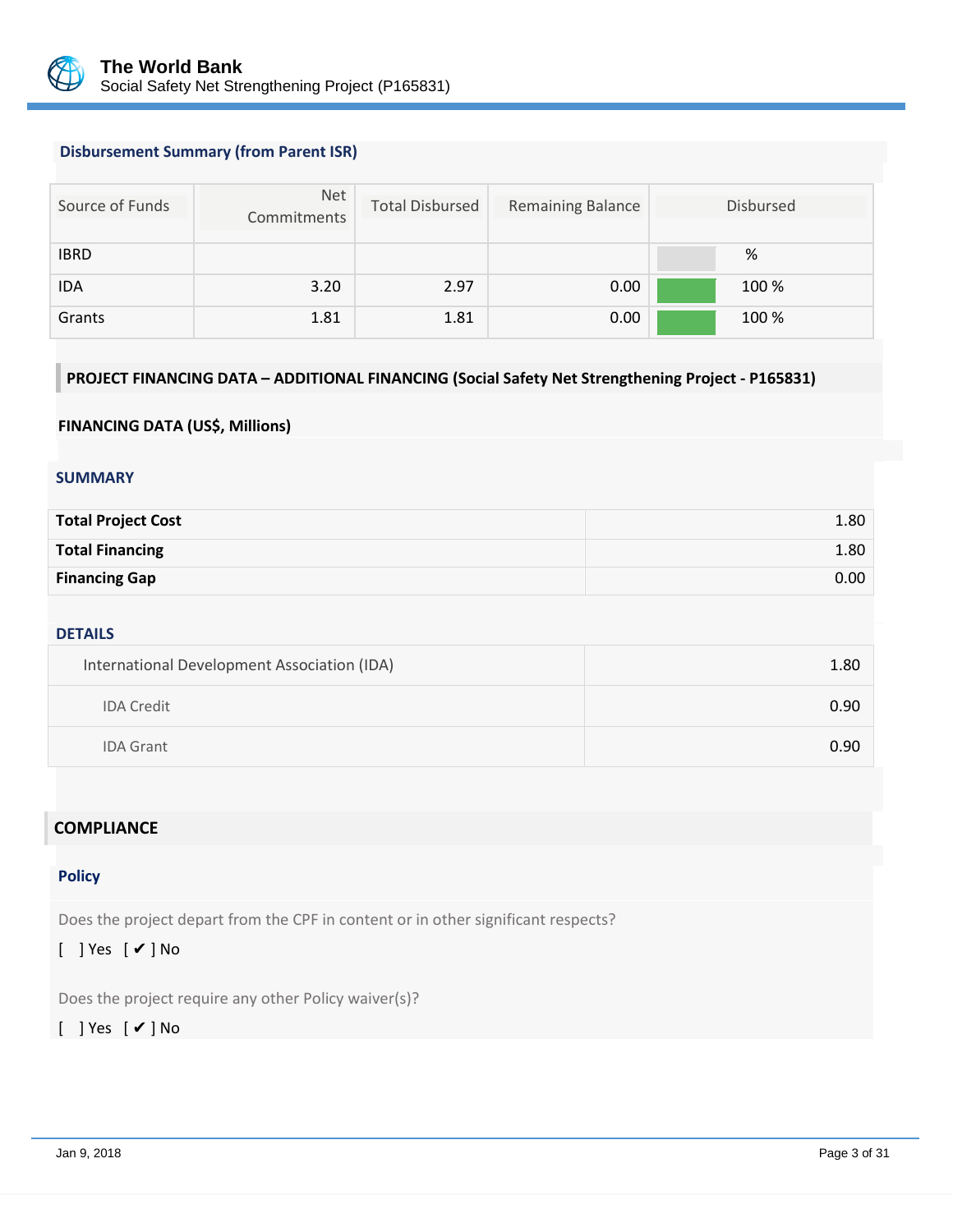

## **INSTITUTIONAL DATA**

**Practice Area (Lead)** Social Protection & Labor

**Contributing Practice Areas**

#### **Climate Change and Disaster Screening**

This operation has been screened for short and long-term climate change and disaster risks

#### **Gender Tag**

Does the project plan to undertake any of the following?

a. Analysis to identify Project-relevant gaps between males and females, especially in light of country gaps identified through SCD and CPF

Yes

b. Specific action(s) to address the gender gaps identified in (a) and/or to improve women or men's empowerment

Yes

c. Include Indicators in results framework to monitor outcomes from actions identified in (b)

#### Yes

## **PROJECT TEAM**

#### **Bank Staff**

| <b>Name</b>            | Role                                             | Specialization                | Unit          |
|------------------------|--------------------------------------------------|-------------------------------|---------------|
| Oleksiy A. Sluchynskyy | Team Leader (ADM<br>Responsible)                 | Social protection             | GSP03         |
| Dilshod Karimova       | Procurement Specialist (ADM<br>Responsible)      | <b>Fiduciary function</b>     | <b>GGOPC</b>  |
| Niso Bazidova          | <b>Financial Management</b><br><b>Specialist</b> | <b>Fiduciary function</b>     | <b>GGOEEh</b> |
| Alisher Rajabov        | <b>Team Member</b>                               | Poverty and social protection | GPV03         |
| Ayshe Muratova         | Team Member                                      | Operations support            | <b>ECCTJ</b>  |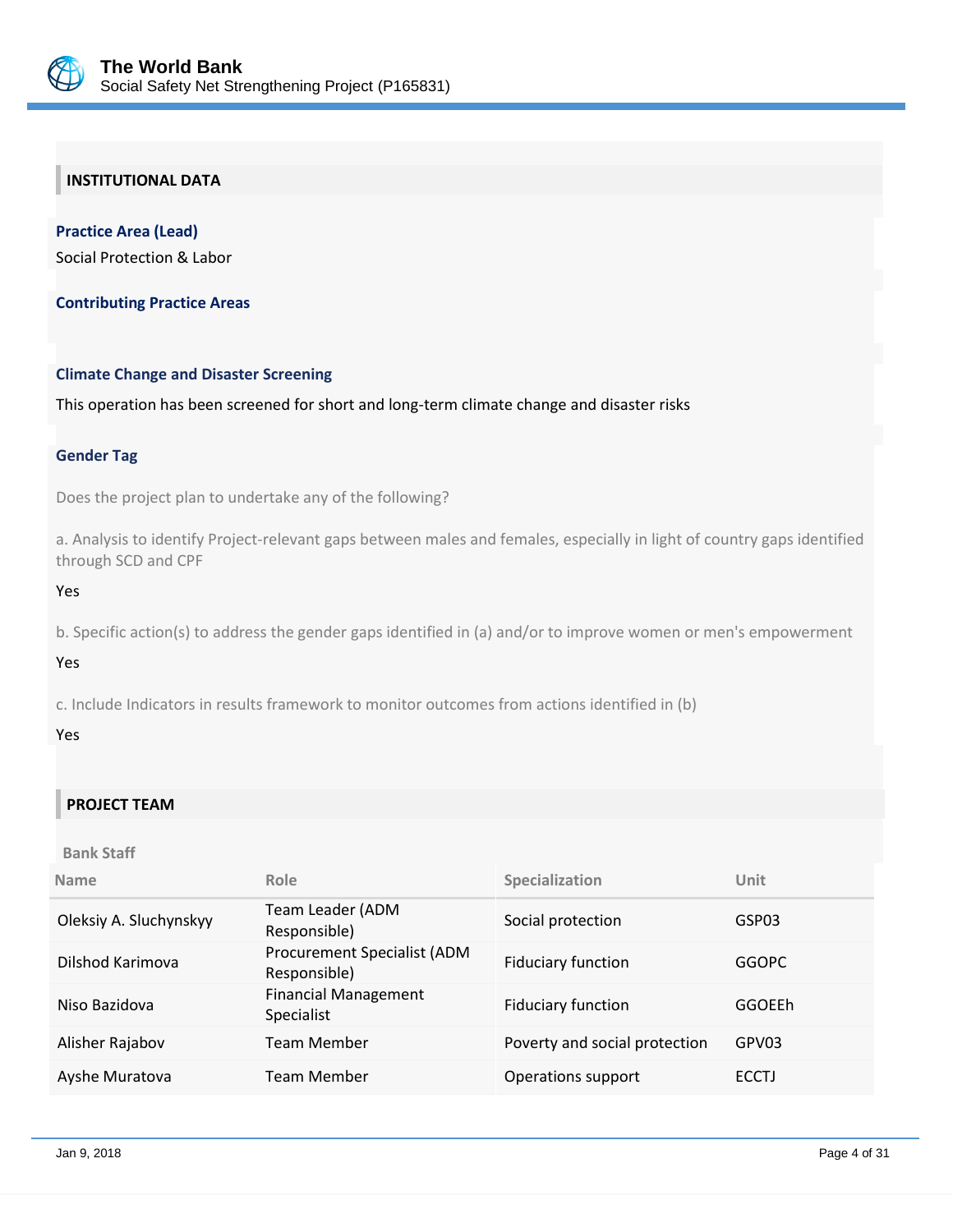

| Kristine Schwebach<br>Social Safeguards Specialist<br>Safeguards                                   | GSU03             |
|----------------------------------------------------------------------------------------------------|-------------------|
|                                                                                                    |                   |
| Ngoc Dung Thi Tran<br><b>Team Member</b><br>Operations support                                     | GSP03             |
| <b>Environmental Safeguards</b><br>Environmental safguards<br><b>Rustam Arstanov</b><br>Specialist | GEN <sub>03</sub> |
| Ruxandra Costache<br>Counsel<br>Legal support                                                      | <b>LEGLE</b>      |
| Satoshi Ishihara<br>Social safeguards<br>Social Safeguards Specialist                              | GSU03             |
| Social Safeguards Specialist<br>Svetlana K. Sharipova<br>Safeguards                                | GSU03             |
| <b>Team Member</b><br>Social protection systems<br>Yelena Vinogradova                              | GSP03             |
| <b>Extended Team</b><br><b>Title</b><br>Organization<br><b>Name</b>                                | Location          |
|                                                                                                    |                   |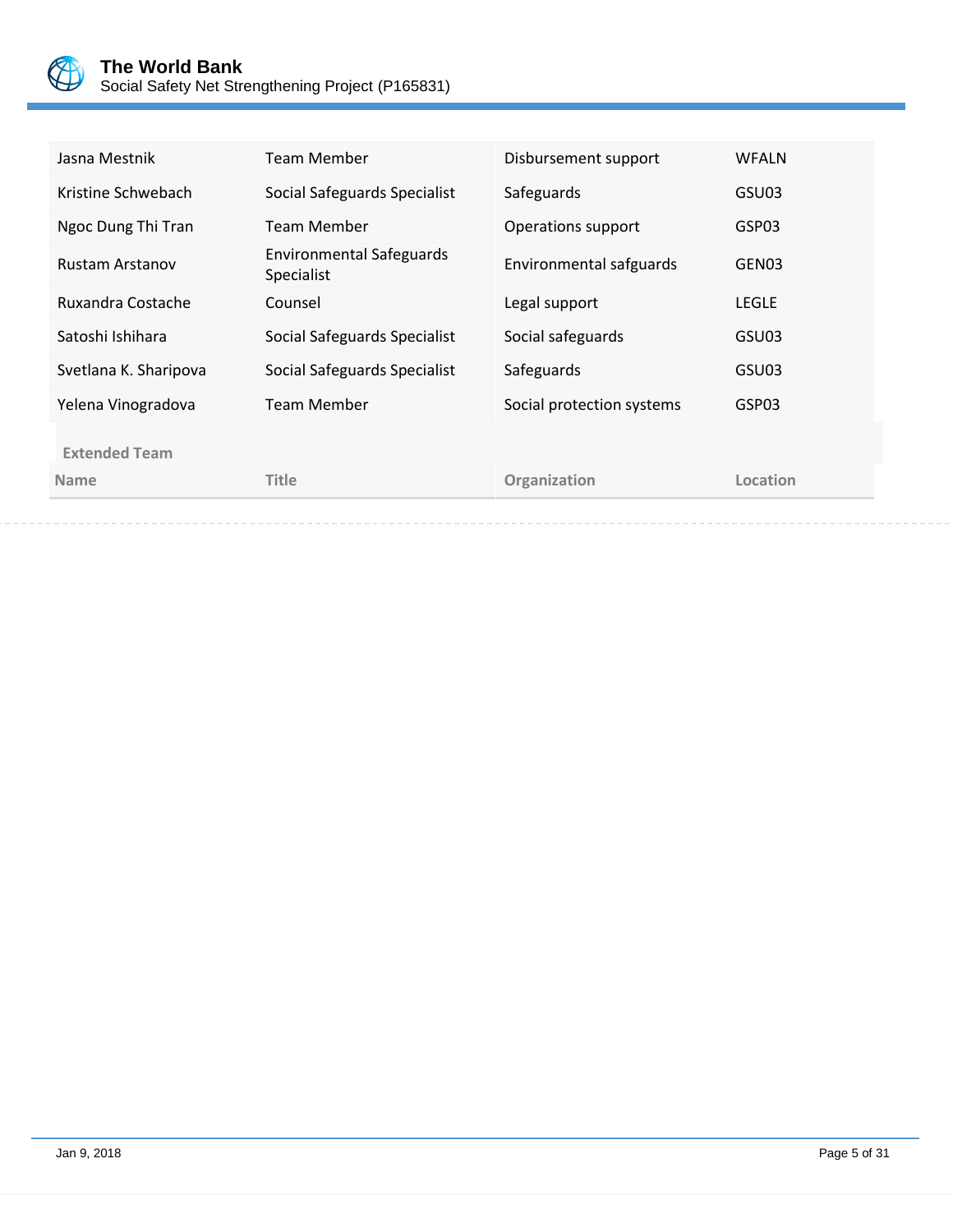

## TAJIKISTAN

## SOCIAL SAFETY NET STRENGTHENING PROJECT

### **TABLE OF CONTENTS**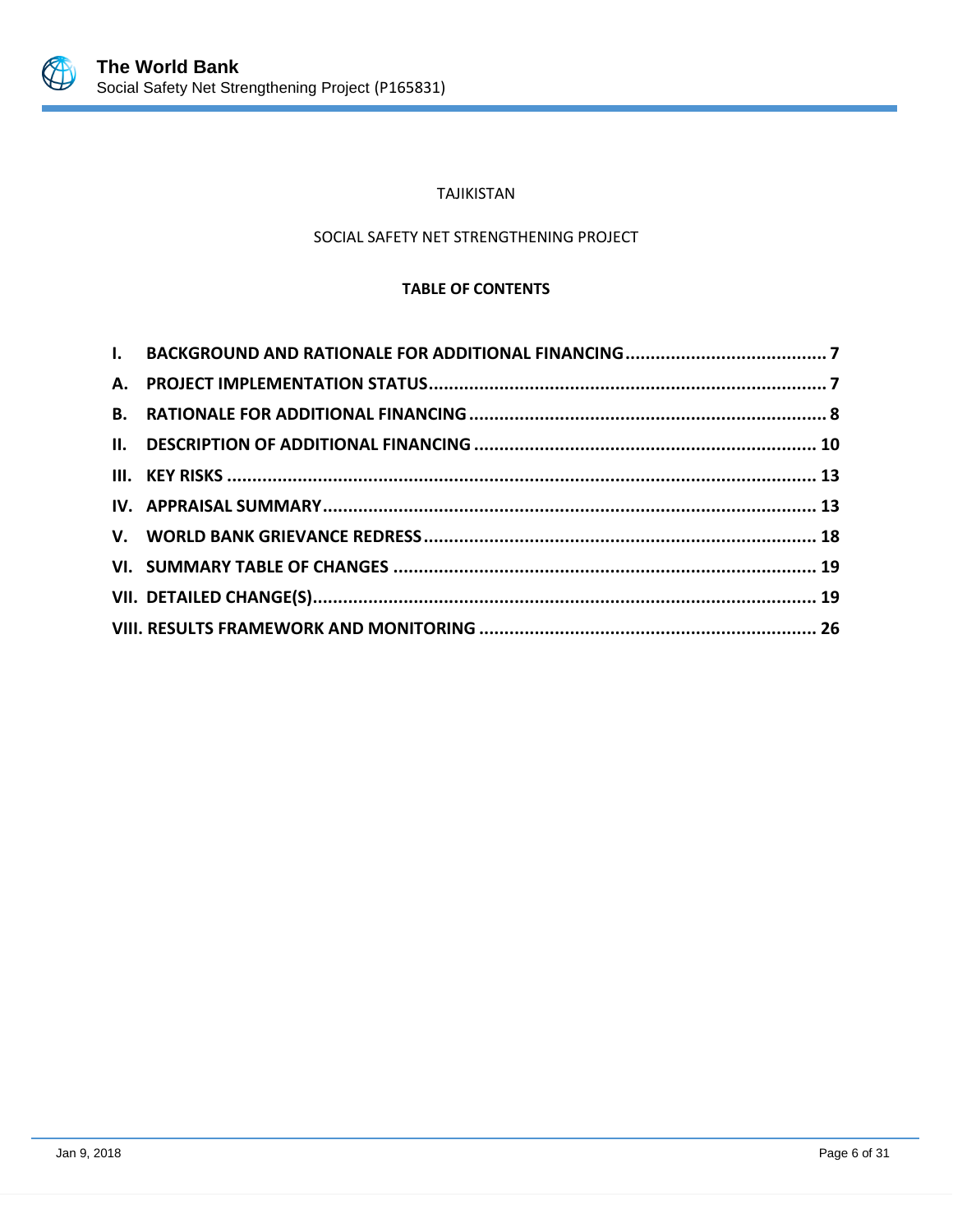

#### <span id="page-9-0"></span>**I. BACKGROUND AND RATIONALE FOR ADDITIONAL FINANCING**

- 1. This Project Paper seeks approval of the Executive Directors to provide the Additional Financing (AF) in the amount of \$1.8 million through an IDA grant and an IDA credit for the Tajikistan's Social Safety Net Strengthening Project (P122039), including changes to the Financing Agreement that include: (i) revising the Project Development Objective (PDO), by expanding its scope; (ii) revising the results framework indicators correspondingly; and (iii) revising implementation activities as well as extending the project closing date by 24 months. The AF will be classified as category C, as no safeguard policies will be triggered.
- 2. This request has been prepared in response to a letter from the Government of Tajikistan (GoT) to IDA dated October 11, 2017 and agreements reached during the World Bank missions in Dushanbe between January and September 2017.

# <span id="page-9-1"></span>**A. Project Implementation Status**

- 3. The Government of Tajikistan has been working to reform its social assistance system. The on-going reform has focused on: (i) consolidating legacy social assistance schemes (old programs of energy subsidies and school allowances) and replacing them with a new poverty Targeted Social Assistance (TSA) program; (ii) strengthening a new targeting mechanism based on Proxy-Means Testing (PMT); (iii) improving administration of the system, including establishing a National Registry of Social Protection (NRSP) and putting it in use by electronically registering all the TSA beneficiaries; and (iv) building capacity at all levels of administration.
- 4. From a pilot covering two districts in 2011, the new TSA program was expanded to 10 districts in 2013. Subsequently, the Government approved expansion of the program to 15 more districts in mid-2014, and to another 15 districts in 2017. In February 2017, the TSA Law was passed, laying a solid foundation for the national TSA rollout planned in 2018.
- 5. The World Bank mobilized grants to support the reform effort of the Government: a USD 2.2 million Rapid Social Response (RSR) Recipient Executed Trust Fund Grant for Poverty-Targeting of Social Assistance, signed on July 15, 2011 (fully disbursed and closed), as well as a USD 3.2 million IDA Grant for the Social Safety Net Strengthening Project, signed on July 13, 2011 (active but fully disbursed).
- 6. To date, the project has registered the following achievements:
	- The TSA program is fully rolled out in 40 districts, or close to 60 percent of the country, covering over 400 thousand beneficiaries.
	- The new information system and NRSP have been developed and are operational. All operations of the TSA are fully automated and all records digitized. Correspondingly, the capacity of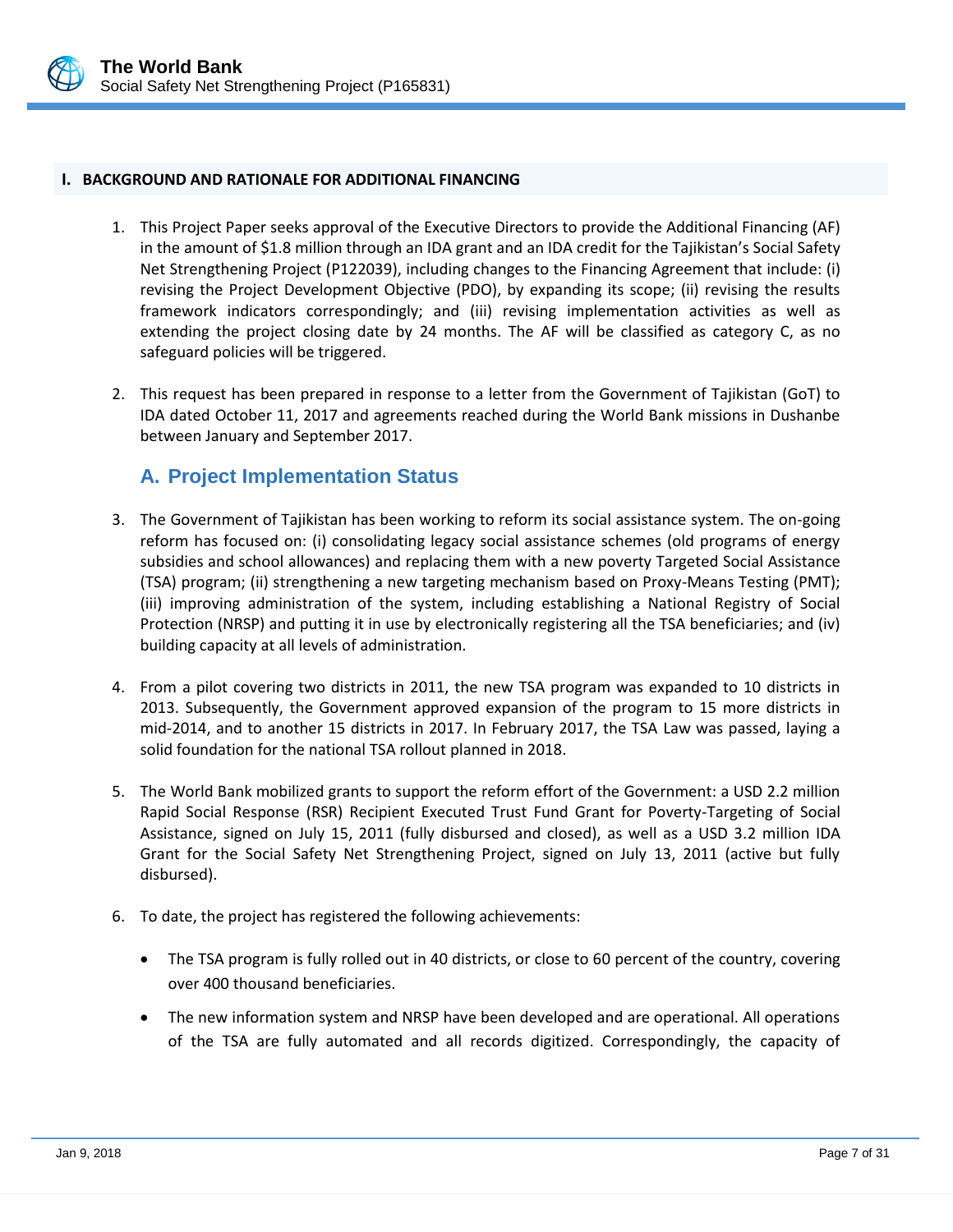Government to plan, monitor, and manage the social assistance has been considerably strengthened. This provides a strong foundation for the planned national roll-out.

- A comprehensive national household survey covering 50 districts and close to 3000 households was conducted to inform improvements in the PMT formula.
- Strategy for national TSA roll-out has been developed and costed. A full allocation required for the national roll-out is in the state budget.
- Two new regional Program Coordination Centers (formerly known as Data Processing Centers) have been established to facilitate the work of the program in remote areas, to streamline program related services, and to facilitate integration with other public benefits and services.
- 7. The key objective of establishing the regional centers is to strengthen the middle-level administration of the TSA program and all interventions that will be administratively linked to it in the future under SASP. The plan is to establish at least three more such centers under the additional financing. The selection of geographic locations is guided by maximizing the impact of this infrastructure investments, by targeting multiple but remote (and poorer) districts and/or districts with high population density. So, the clusters of districts will be formed under administrative umbrella of such new centers to receive adequate operational and service support.
- 8. Importantly, the new program has earned a solid recognition among the donor and development agencies in Tajikistan. UNICEF is planning to conduct a pilot of disaster response mechanisms and test synergies with the TSA systems. The World Food Program has already piloted a mechanism, whereby it used information on households identified as needed by the TSA to provide additional services, such as food for work, to their members. Overall, there is an emerging recognition of a need to follow a unified approach to the definition of "vulnerability"; and the TSA provides a unique opportunity, as a program with a broad Government's support, well tested targeting mechanisms, and anticipated nation-wide coverage.
- 9. To accommodate plans for the additional financing and delays in the receipt of the official government request, the closing date of the parent project was extended most recently to March 30, 2018 through RVP approval.

### <span id="page-10-0"></span>**B. Rationale for Additional Financing**

10. The Bank has supported GoT to invest heavily in reforming the social assistance system by: (i) developing, evaluating and advocating a best practice solution in targeting and administration of the national assistance scheme for the country; (ii) mobilizing significant financial resources to support initial stages of the reform in the sector; and (iii) providing continuous and extensive technical assistance. As result of these efforts, not only did project performance improve from MU in 2014 to S in 2017, but more importantly Tajikistan now is a leading reformer in the region, having adopted a major systemic change in how social assistance is provided and in shifting away from old, inefficient, poorly-targeted, and fragmented programs.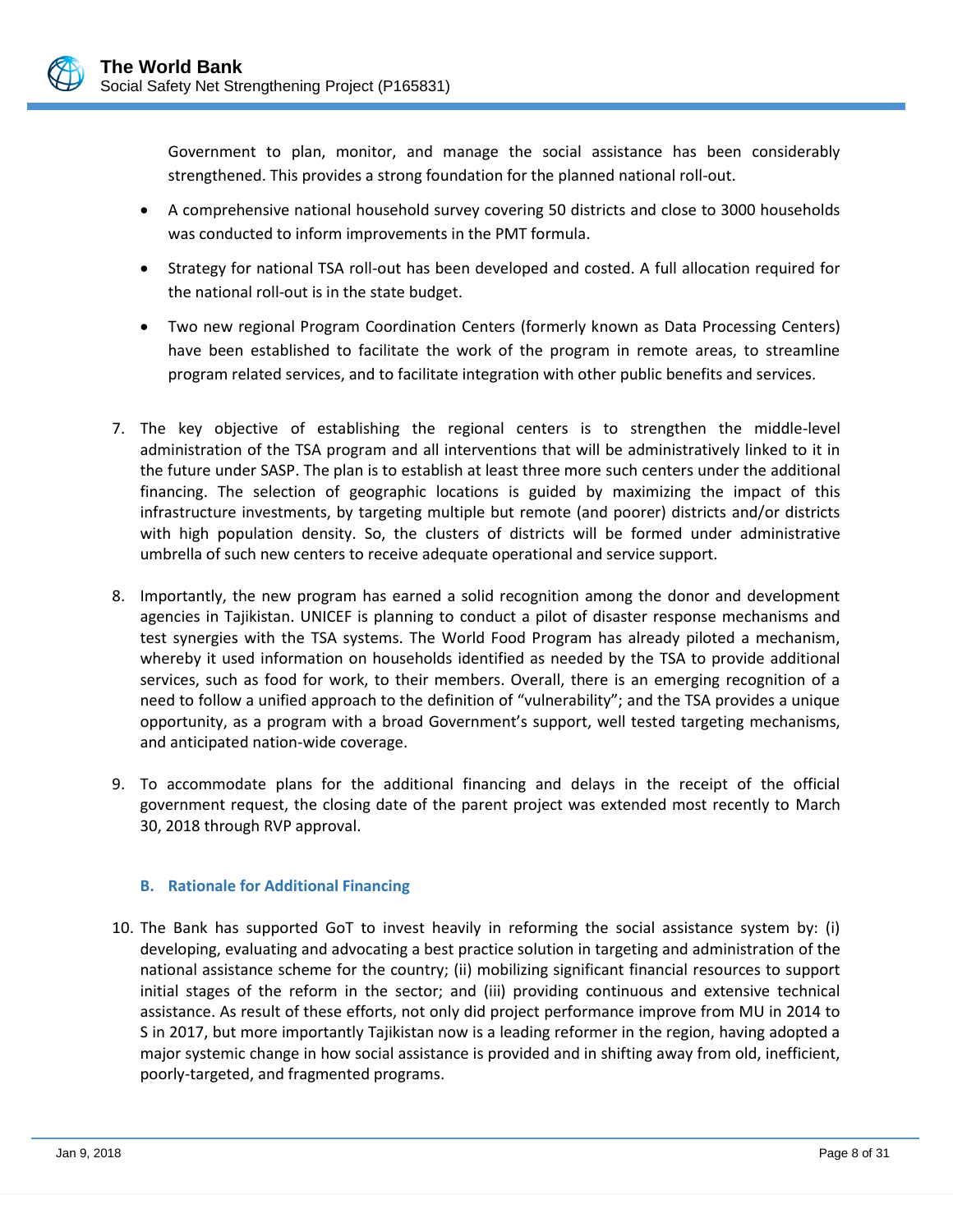

- 11. The success of the new TSA program is indication of a strong commitment and capacity of the Government to act on ambitious plans of a national roll-out planned in 2018. To sustain the current success of the reform, however, additional investments are required. The State Agency of Social Protection (SASP), which is in charge of administering the new system, has been in existence for only three years. The Regional Centers under SASP were just established in early 2017 on a pilot basis. The plans are to establish greater number of such Centers across the country to facilitate work at the district level and communications between the center and the districts. The offices of district and Jamoat level staff in the remaining districts of the country, where the new TSA program is not yet operational, will need investment in infrastructure and extensive training. At the central level, the new NRSP and the information system need to be fully institutionalized by ensuring proper longterm maintenance arrangements and by developing synergies with other programs and operations, including the disability certification and benefits. Short of the additional funding to the current operation, the risk is that the achievements of the reform so far may be difficult to sustain.
- 12. It is also important to maintain public awareness about the TSA program and to strengthen the citizens' feedback mechanism for improvements to the program. The TSA should be recognizable by all groups of the population as a transparent and fair program with clear enrollment, eligibility decision, and grievance/appeal mechanisms. Furthermore, in addition to the computerized selection algorithm, the exclusion errors could be reduced by engaging local communities in decision-making over TSA eligibility in particular family situations.
- 13. The proposed AF is intended to provide financing to support expansion of coverage of the TSA program to a total of 68 districts, reaching a greater number of poor and vulnerable households, and to ensure the reform effort so far is sustainable. The TSA will be rolled out nationally, utilizing a new delivery model, whereby a network of the Regional Coordination Centers would be established to support administration of the TSA program at the lower administrative levels and optimize resource requirements. Some of the proposed additional areas of investments where refinements would be needed under the AF are discussed below under description of change to the project components.
- 14. This AF is closely aligned with the energy sector reform. In April 2017, the Government adopted the Power Sector Financial Recovery Program. The Program envisions, among other activities, a gradual increase in energy tariffs. The proposed schedule will result in almost doubling of the price of energy for the general public over a 5-year period. To mitigate potential financial impacts on vulnerable population groups, a compensatory mechanism will need to be designed. The TSA and the National Registry of Social Protection will form a policy and operational platform for such a new mechanism, whereby needy families would be identified following the TSA selection methods and electronically registered for a compensation scheme. This will foster efficiency and transparency in provision of such a compensation.
- 15. The proposed AF meets all the eligibility criteria under Bank Policy "Investment Project Financing": (i) the ISR ratings for implementation progress and development objectives over the most recent 12 months have been Moderately Satisfactory or better; and (ii) there has been full compliance with the legal covenants, including audit and financial management reporting requirements. Furthermore: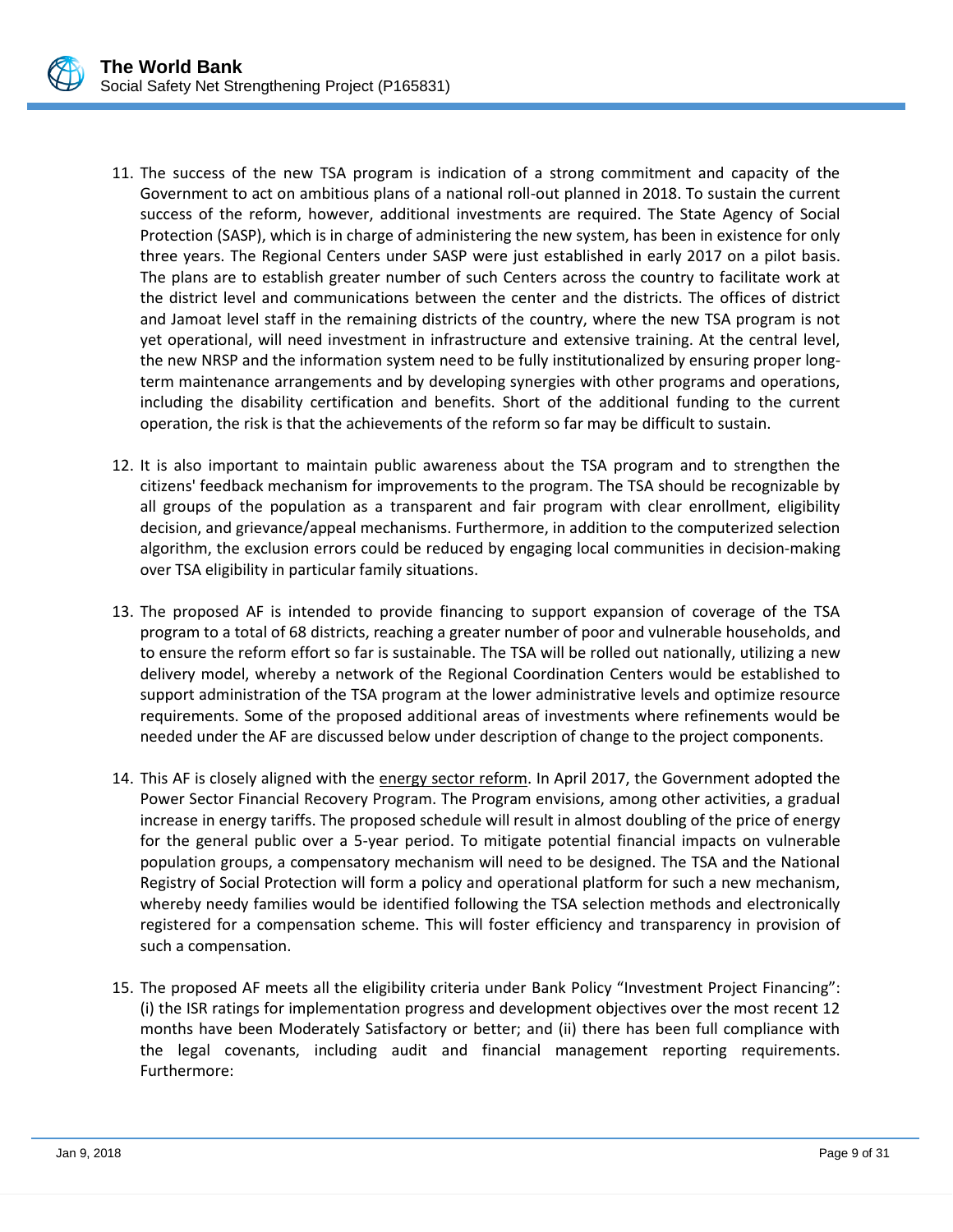

- Available data for the PDO level indicators indicates achievement of all targets;
- The proposed AF will not trigger any safeguard policies;
- Fiduciary ratings have been satisfactory or moderately satisfactory for the last 12 months;
- The proposed AF activities are consistent with the original project PDO and strategically aligned with the Country Partnership Strategy (CPS), which sets objectives of improving targeting and expanding coverage of the new poverty targeted assistance through the provision of additional financing to the current IDA operation (under the pillar for Social Inclusion).

### <span id="page-12-0"></span>**II. DESCRIPTION OF ADDITIONAL FINANCING**

- 16. Change in Project Development Objective (PDO). The original IDA grant's PDO is to improve the capacity of the Government of Tajikistan to plan, monitor, and manage social assistance for the poor through the development of a national registry of social protection and the provision of training, equipment and related items for improving said capacity. The proposed new PDO is as follows: *to achieve national geographic coverage of the Targeted Social Assistance program and ensure integrated delivery of services.*
- 17. Clarification of scope of technical assistance. The Project currently consists of the following three components: Component 1: Establishing the National Registry for Social Protection (NRSP) and Supporting Development of the Targeted Social Assistance Program; Component 2: Capacity Building for Launching and Initiating the Rollout of the Targeted Social Assistance Program; and Component 3: Project Management.
- 18. The three components will remain the same, with additional financing added to Component 3, and a new Component 4 will be added as follows:
- 19. **Component 4: Supporting national roll-out of the Targeted Social Assistance Program, including the National Registry of Social Protection**. Under this component, the proposed AF would extend activities that already constitute the core of the original project design and supplement them with some new but closely linked activities, specifically:
	- i) Establishing additional Regional Coordination Centers under SASP with a broad range of service functions for clients of the TSA program and other programs managed by SASP. The activities will include minor renovations, establishing connectivity and stable electricity supply, transportation and office infrastructure, etc.
	- ii) Upgrading work places for district and Jamoat level staff, ensuring connectivity and stable electricity supply, and office logistics.
	- iii) Conducting public awareness and information campaigns around TSA, including design of communication strategy and production of information materials.
	- iv) Introducing improvements in the mechanisms of TSA beneficiary selection and benefit delivery, specifically: establishing limits on duration of receipt of benefits, introducing stratification of the PMT scores, and establishing differentiation in TSA benefits levels, depending on family size and other conditions. It is also proposed that the TSA selection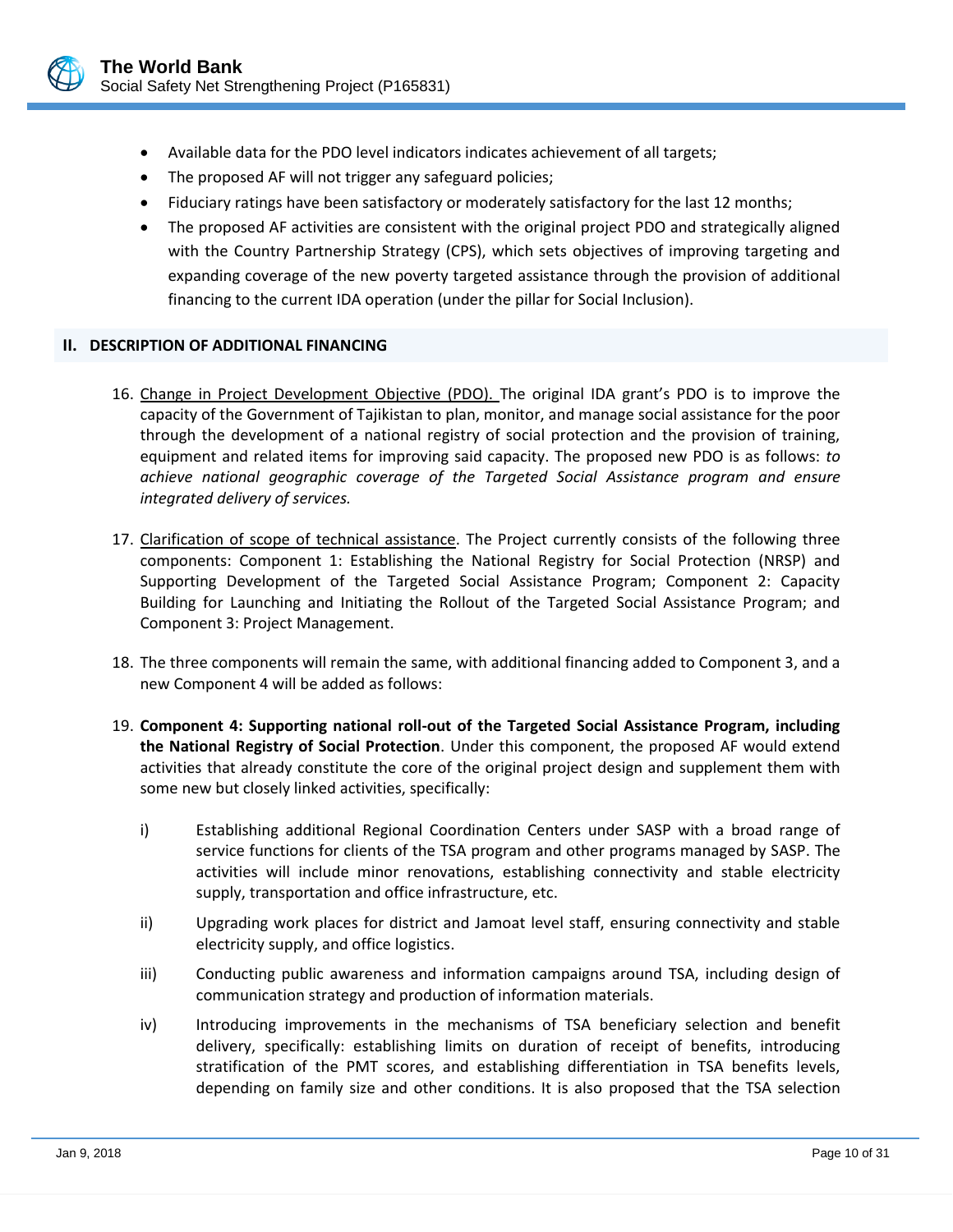

threshold be dynamically set, depending on availability of funds and the program performance.

- v) Strengthening the new TSA grievance redressal mechanism<sup>1</sup>.
- vi) Establishing mechanisms for participatory decision making by local communities for TSA eligibility.
- vii) Conducting gender analysis of the TSA program to inform potential required policy and administrative changes.
- viii) Conducting impact evaluation and beneficiary satisfaction survey of the TSA program to better inform policy design choices and further improvements in the TSA program.
- ix) Providing training to the regional, district, Jamoat and central level staff of SASP and other relevant branches of the Government in new procedures of the TSA program.
- 20. Building on achievements of NRSP, this component will also help design and develop a new mechanism and database of electronic disability certification for the State Medical-Social Expertise Service (SMSES). There are around 144,000 registered disabled citizens of all ages in various categories and 34 offices of SMSES that support that function. The project would design a blueprint of the new mechanism of electronic registration of all disability cases, as a sub-module of NRSP, and invest in the capacity of SMSES.
- 21. The project will also support development of an integrated model of public service delivery by SASP. It will do it in two major ways:
	- First, by integrating the full process of disability certification into the NRSP, it will help people with disabilities to access the social services provided by SASP, including ensuring access to the TSA cash benefits for eligible people with disabilities. The project will use these operational synergies to provide for better quality and availability of services to that particularly disadvantaged and vulnerable segment of population (poor families with disabled members).
	- Second, using NRSP as a single electronic platform and a centralized registry of beneficiaries, the project will support the transition from paper to a centralized electronic registration of beneficiaries of at least three different programs of social benefits and services to enhance their management and monitoring. This will be a show case for the capacity and benefits of using the new NRSP for other programs.
- 22. Finally, subject to further decisions by the Government, the project will explore developing and implementing a compensation scheme to mitigate increasing costs of energy. The new scheme could build on the TSA selection mechanism and provide benefits to those registered in NRSP.

 $\overline{a}$ 

 $^1$  The SASP launched a new TSA appeals mechanism in early 2017. So far, 147 appeals have been registered and formally reviewed, with positive benefit decisions granted under 34 cases. The process provides for electronic registration of all cases, so they can be easily followed up and monitored. However, the process is new and requires adequate awareness and training of staff.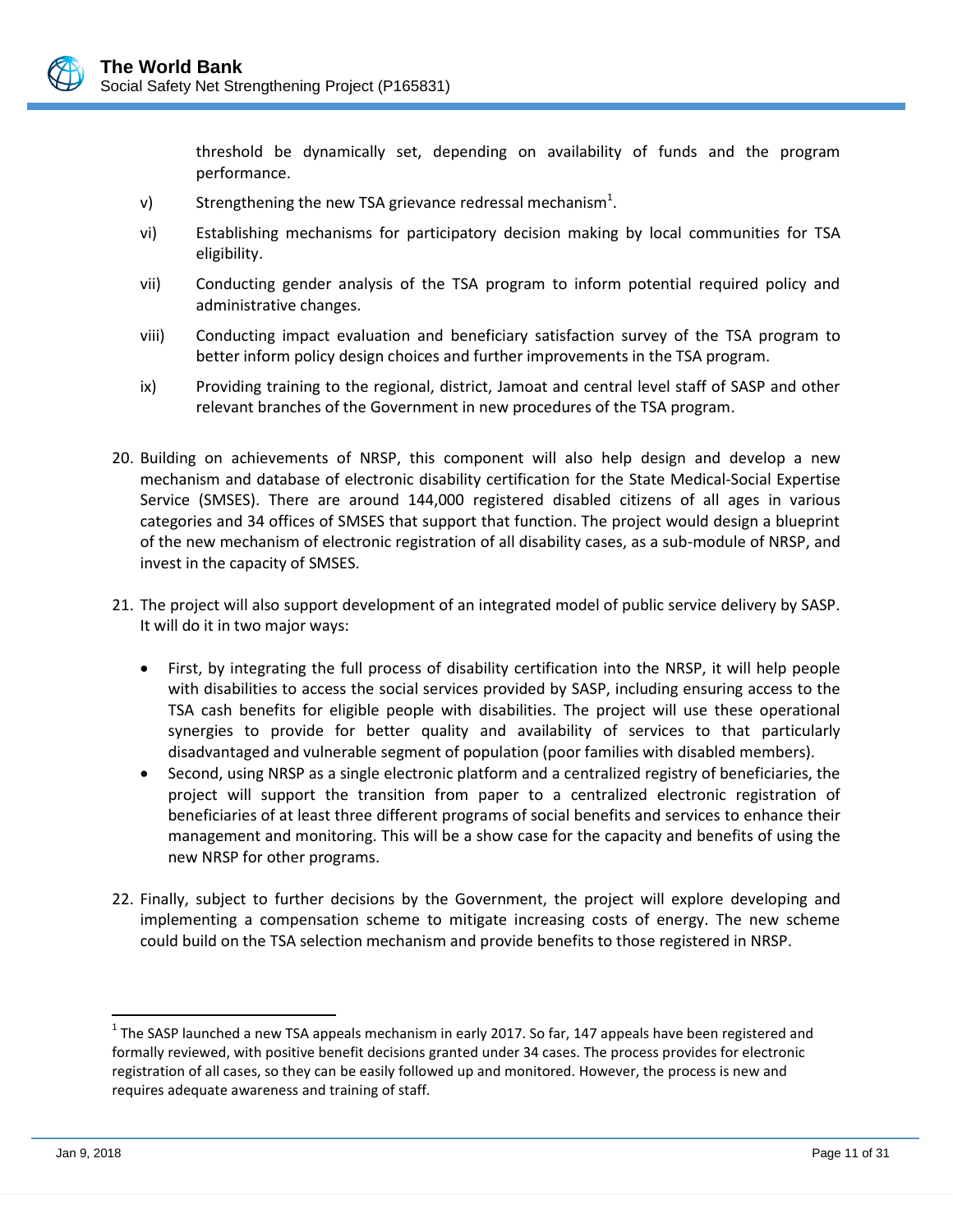- 23. The results framework has been revised correspondingly to reflect the proposed changes and the revised implementation schedule.
- 24. The table below presents a summary of the proposed changes and revised cost estimates by Project Component and sources of funding. Component 3 (Project Implementation Support) will receive an additional USD 0.2m to finance overall management and coordination of the Project, carrying out the fiduciary duties, including procurement, financial reporting, accounting, audit, and other reporting. The balance of the additional funds will be allocated to support activities under the new Component 4.

| Table 1: Proposed Changes and Revised Cost Estimates by Component (in US\$ millions equivalent) |  |  |  |
|-------------------------------------------------------------------------------------------------|--|--|--|
|-------------------------------------------------------------------------------------------------|--|--|--|

| Component                     | <b>Original IDA</b> | <b>Proposed IDA AF</b>   | Total |
|-------------------------------|---------------------|--------------------------|-------|
| Component 1                   | 2.3                 | $\overline{\phantom{a}}$ | 2.3   |
| Component 2                   | 0.7                 | $\overline{\phantom{a}}$ | 0.7   |
| Component 3                   | 0.2                 | ∵ا 2∩                    | 0.5   |
| Component 4                   | -                   | $1.5\,$                  | 1.5   |
| <b>Total</b><br>$\rightarrow$ | 3.2                 | 1.8                      | 5.0   |

(\*) Including retroactive financing of up to US\$75,000 for project preparation

- 25. To ensure smooth and uninterrupted implementation of all the planned activities related to the TSA national rollout, the project would require a retroactive financing in the amount of up to US\$75,000, to cover eligible expenditure committed during the period of October 2017 - January 2018. This retroactive financing will be provided from the Grant financing of this AF.
- 26. Extension of the closing date. In order to implement all the activities defined under this document, the closing date of the project will be extended until December 31, 2019. The same new closing date will apply to the Additional Financing.
- 27. Change in implementation arrangements. The implementation arrangements will change to the extent that SASP will assume the role of the primary implementing agency in charge of the project, as the agency responsible for the TSA administration and rollout. The Head of SASP will be designated as ex-officio Project Director. While the SASP has been a project implementation agency, all fiduciary responsibilities under the parent project have been reserved to MHSPP. In fact, a Project Coordination Group (PCG) was established under MHSPP by official order of the Minister in October, 2014 to support management, fiduciary, and monitoring functions of the project. The PCG has already been providing direct operational support to SASP and has been physically operating from the new premises of SASP. Under this AF, the SASP will take direct charge of managing fiduciary functions (see description of FM and procurement arrangements below). Correspondingly, the role of PCG, as a group of dedicated consultants, will now be further formalized (through an amended Project Operational Manual) to operate in SASP and under direct supervision of the Project Director, Head of SASP. In fact, formal establishing of the PCG within SASP will be an effectiveness condition of the project. The MHSPP, following its institutional mandate, will perform general supervisory functions over SASP.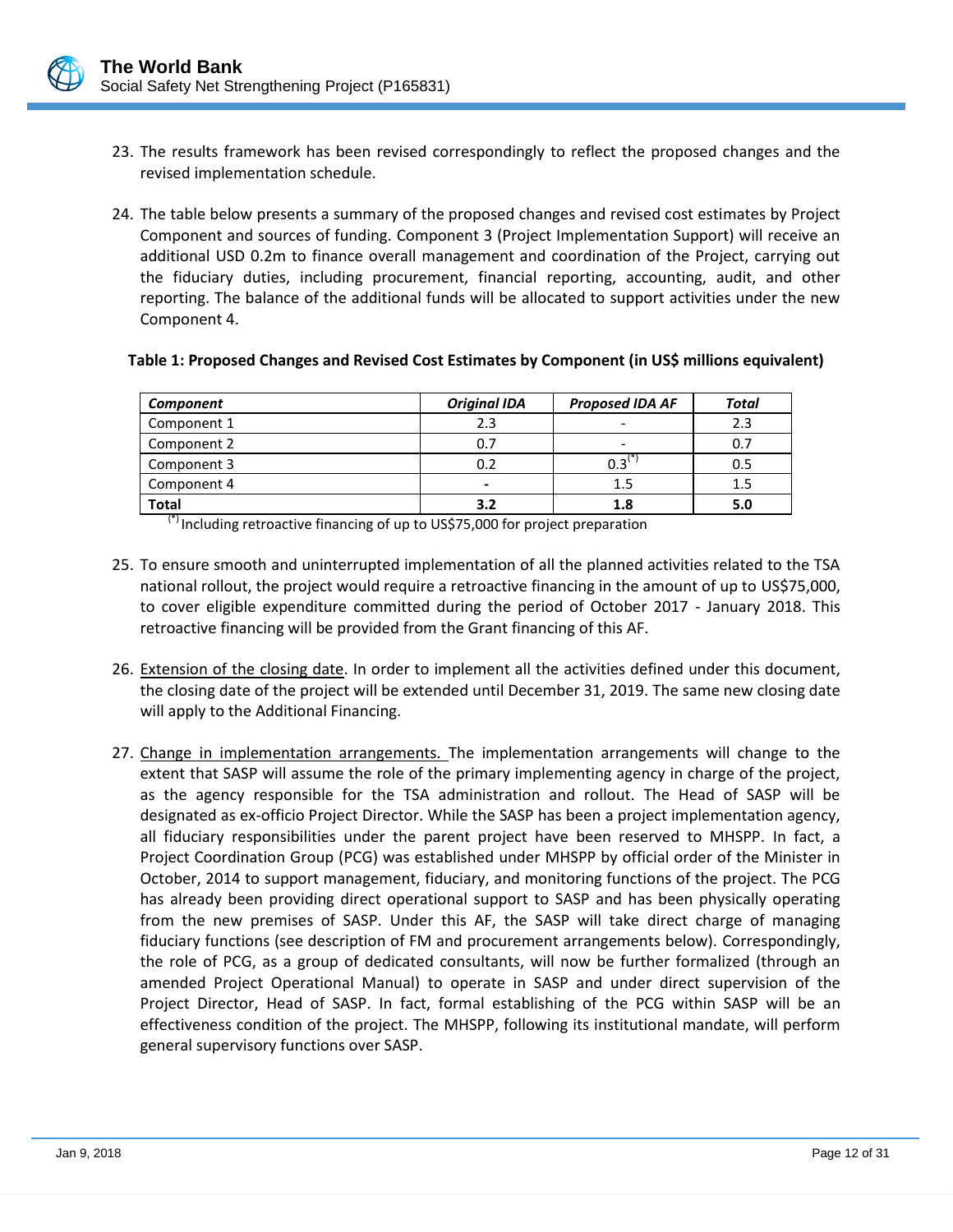

#### <span id="page-15-0"></span>**III. KEY RISKS**

- 28. **Political and governance risks are Substantial.** Since the proposed project is being prepared at the request of the GoT, it is expected to benefit from the client's continued commitment and ownership. However, while the project has political support and commitment, accountability and transparency issues may affect the project. Tajikistan's anti-corruption framework, which includes the Law of the Republic of Tajikistan on Combating Corruption (2008), AntiCorruption Strategy in the Republic of Tajikistan 2013-2020 (2013), and the Code of Ethics for Civil Servants (2004), will help mitigate governance risks. To increase demand for accountability, the Country Partnership Strategy (CPS) aims to engage civil society in all aspects of the Bank's portfolio, enabling Civil Society Organizations (CSOs) to gain experience in preparing, implementing and monitoring government programs. The project will provide further mitigation through due diligence of the procurement process, and through the proposed citizen engagement mechanisms. Finally, the project will contribute to mitigating political risks by investments in mechanisms that reduce vulnerability and mitigate social tensions.
- 29. **Macroeconomic risks** are Substantial. Ongoing volatility in the macroeconomic environment due to declining labor remittances from Russia and slow economic growth forecasts for Tajikistan's partners are likely to exert growing fiscal pressures and increase constraints on the GoT's spending priorities, including those for further development and funding of social programs.
- 30. **Technical design risk** of the project has been downgraded from Low to Moderate due to expanded scope of activities, covering new programs and services, other than TSA. The rating will be reviewed and could be upgraded back to low as part of the next ISR cycle for this AF, as the list of programs for integration on NRSP platform is confirmed (see corresponding new intermediate indicator).
- 31. **Environmental risk** has been revised to Moderate due to anticipated activities of office renovations, which will need to be closely monitored to ensure they do not warrant any additional environmental assessment. The implementing agency will need to be aware of environmental and health and safety requirements for renovation works. It has been agreed that all activities that can be categorized as Category "A" or "B" as per OP 4.01 Environmental Assessment should be excluded from the project financing.
- 32. **Fiduciary risk** is High. See Financial Management and Procurement sections below for detailed discussion of the fiduciary arrangements and risks.
- 33. **Overall risk** is Substantial, given individual risks and country level political, governance, and macroeconomic risks.

#### <span id="page-15-1"></span>**IV. APPRAISAL SUMMARY**

34. The proposed changes are in line with the objectives of the original project. Specifically, the goal is to establish a complex and effective system of managing a unified social assistance in the country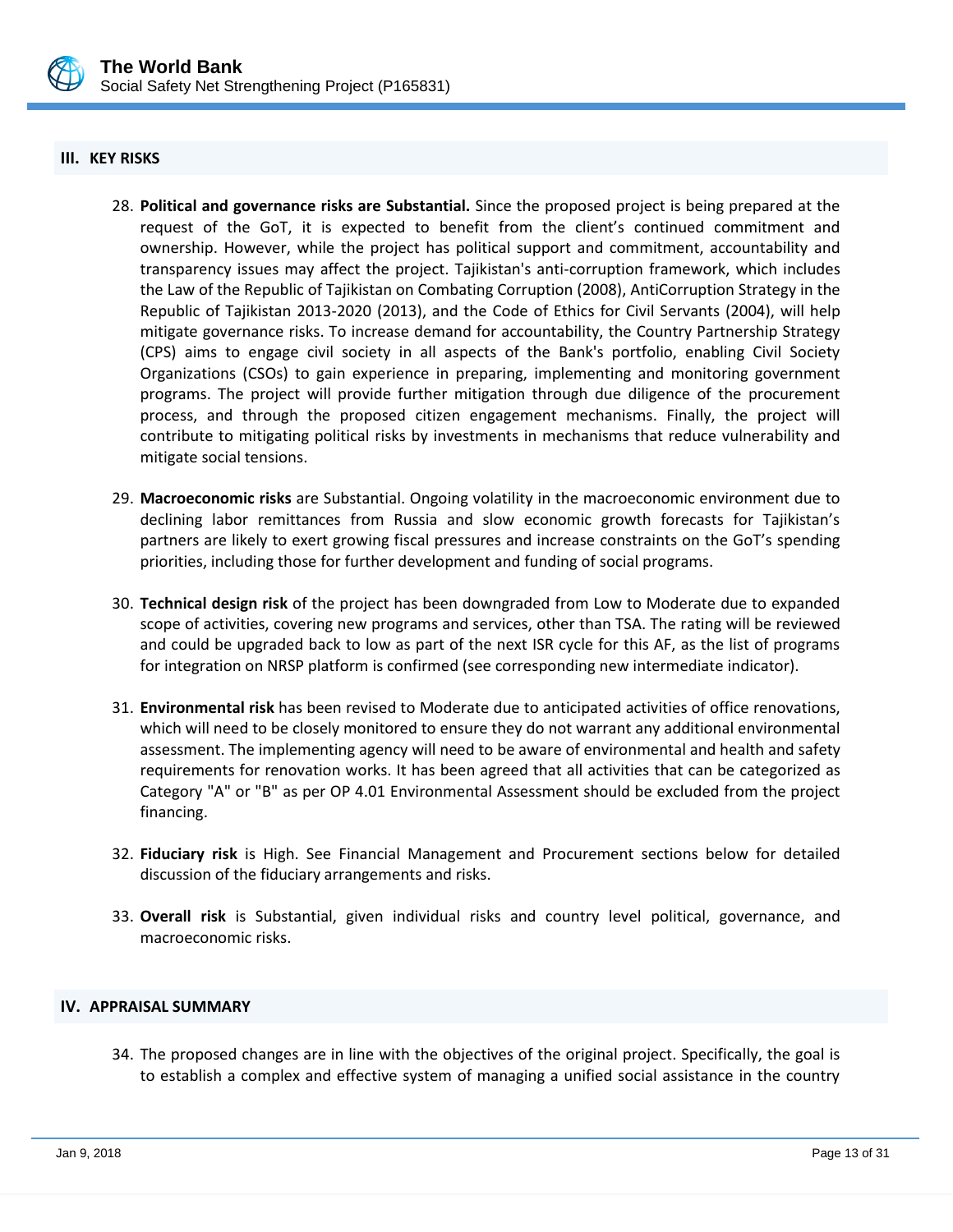

and support the national rollout. Based on the assessments of the proposed changes, the team concluded that the changes will make the meeting the PDO and achieving all the project indicators more attainable both institutionally and technically.

### **A. Economic Analysis**

- 35. Component 4 of the project will facilitate the national rollout and further development of the TSA program. This will result in more efficient uses of public resources to address issues of poverty, as the new TSA program will replace old legacy interventions. The evaluation conducted in 2012 indicated significant improvements in targeting: the new mechanism of TSA was approximately twice as accurate in directing social assistance to poor households as the legacy social assistance programs<sup>2</sup>. It was also shown that despite the small transfer amounts, beneficiary households reported significantly higher satisfaction. A targeting evaluation study will be commissioned under this AF, to assess its efficiency and recommend further improvements.
- 36. Furthermore, the Government of Tajikistan spends significant resources on provision of social benefits and services. While the direct monetary assistance includes various cash transfers, a significant part of expenditures is in form of in-kind support, such as discounts for health, education, and communal services for those identified as needy or disabled. Therefore, public expenses on the TSA cash benefits constitutes only a small part of the fiscal costs of the public assistance system in Tajikistan. Given eligibility to several non-monetary benefits is automatically linked to eligibility for the TSA, improvements in TSA targeting and expansion of its coverage would contribute to improving efficiency of public funds allocation to social benefits more broadly.

#### **B. Technical**

- 37. The proposed activities are in line with the technical diagnostics conducted as part of preparation of the World Bank (2014) report<sup>3</sup>. The recommendations of this report are still valid. The report pointed to the need of investing in an operational platform that over time would be expected to serve multiple programs, possibly with different thresholds for eligibility. The report also recommended to relate the TSA family benefit to the number of children in the family, so, families with a greater number of children would receive a higher benefit. This would also reflect the need and national priority to invest in children's health and development<sup>4</sup>.
- 38. The report also recommended uses of TSA as a core instrument to mitigate the impact of the rising energy prices. Specifically, households identified as poor could receive a supplementary winterization benefit, while households that did not meet the TSA requirements but still scored on the PMT formula close to the cut-off point could also be considered for some winterization benefit.

 $\overline{a}$ 

 $2$  Among the beneficiaries of the legacy programs, 23% fell among the poorest 20%, whereas 48% of the beneficiaries of the pilot program fell within the poorest 20% (*Tajikistan: Evaluation of the Pilot of Poverty-Targeted Social Assistance in Yevon and Istaravshan Districts.* The World Bank, 12 June, 2012).

<sup>3</sup> *Analysis of the Safety Nets in Tajikistan: Considerations for the Transition towards Greater Consolidation and Stronger Poverty-focus*. The World Bank. Washington DC. December 20, 2014.

<sup>&</sup>lt;sup>4</sup> Studies indicate that linking assistance benefits to the number of children usually is not a driver of higher fertility.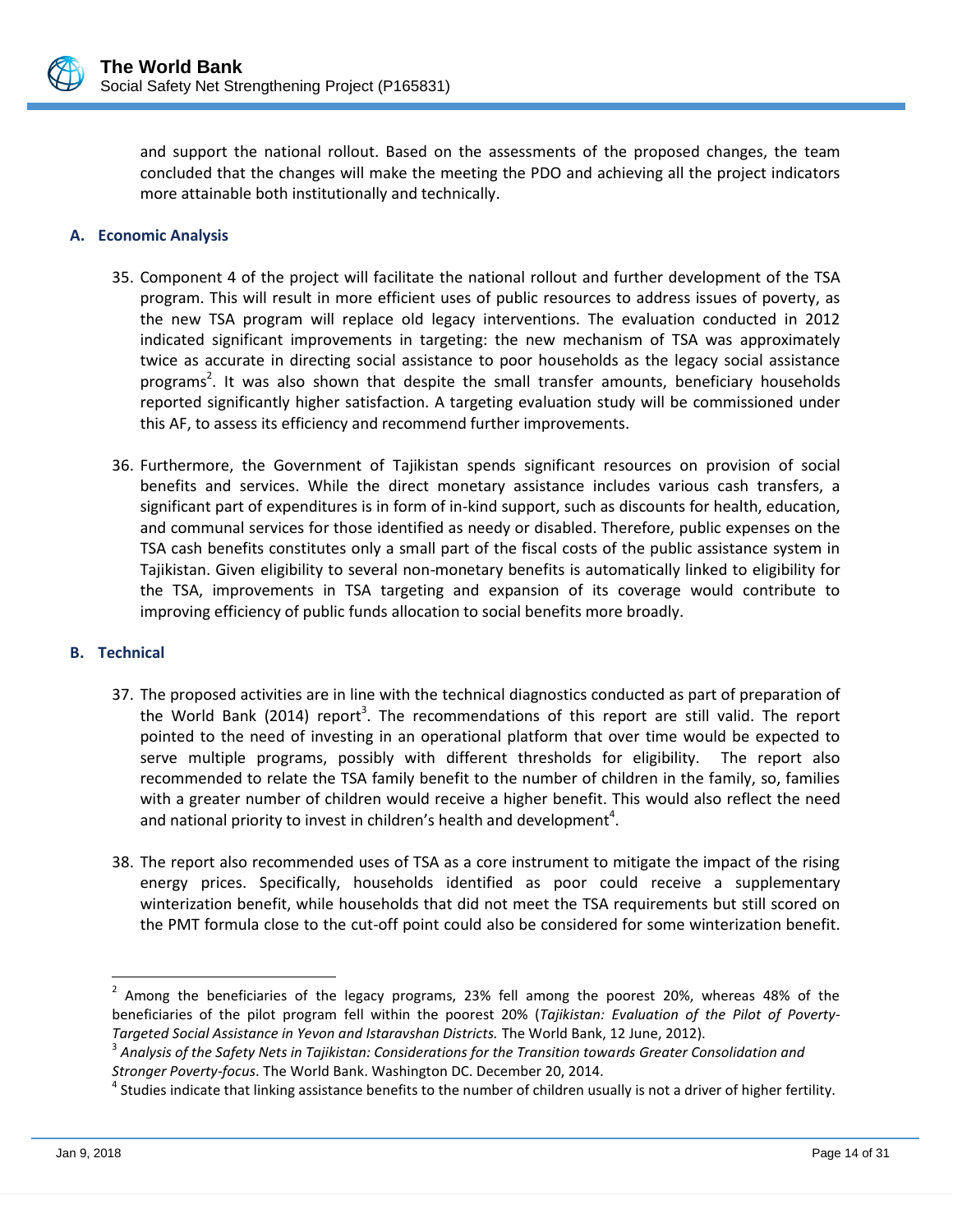Further classification could be made based on family size, living conditions, or access to the electricity grid to differentiate the level of the winterization benefit.

- 39. The report strongly advocated establishing regional data processing centers, as operational hubs of SASP, to (partially) move data processing from the district offices to these few and highly specialized centers. This seemed more economic, compared to the fully decentralized mode of data processing and management. The regional offices would be in charge of managing all document flows, both paper and electronic, and be part of the corporate ICT network of SASP. The new business operations model would be implemented over time, in tandem with the rollout of TSA on a districtby-district basis. Such a consolidated approach enables scarce human and technical resources to be deployed in a more efficient and productive manner. Centralization of key processes also enables closer management and higher levels of quality control to be applied.
- 40. Finally, the report highlighted the need to sensitize the TSA operation to gender inequalities. In Tajikistan, women were found more vulnerable to economic and social upheavals than men, which should be considered as part of design of social programs. The proposal was to incorporate additional categorical criteria for widows, especially those living with young or disabled children and single elderly individuals (who often are women). In fact, the current design of TSA selection mechanism has already taken some of those considerations on board. However, to strengthen gender aspect of the program implementation, the project will commission a gender study that would inform various required policy and operational changes. Furthermore, the project will introduce two PDO level indicators to trace performance of the TSA program in regard to households that have distinct social and economic gender disadvantages (female headed households, elderly women living alone).
- 41. The project design also builds on preliminary analysis of the needed improvements in the TSA formula and administration, carried out during project preparation. It incorporates recommendations, in particular, of establishing a system of community involvement in disputes around TSA eligibility and strengthening the verification system.
- 42. Finally, the official status of disability provides citizens with special needs with access to specialized rehabilitation treatment and cash benefits. Thus, the activities of SSMSE in identifying and certifying disability is a key part of the system of social support to vulnerable groups of the population. The project would utilize the NRSP as the tool for electronic registration of people with disability, giving the SASP an opportunity to provide them with other services of the Agency, including rehabilitation programs, provision of the prostheses and orthopedic means, day-care centers, home base care, etc.
- 43. The Government expressed full commitment to the objectives of the reform and has substantively contributed to the dialogue on the proposed changes in the project design to improve efficiency of the overall delivery mechanisms.
- 44. Based on these diagnostics and assessments, the team concluded that further developments in the TSA formula is institutionally and technically feasible.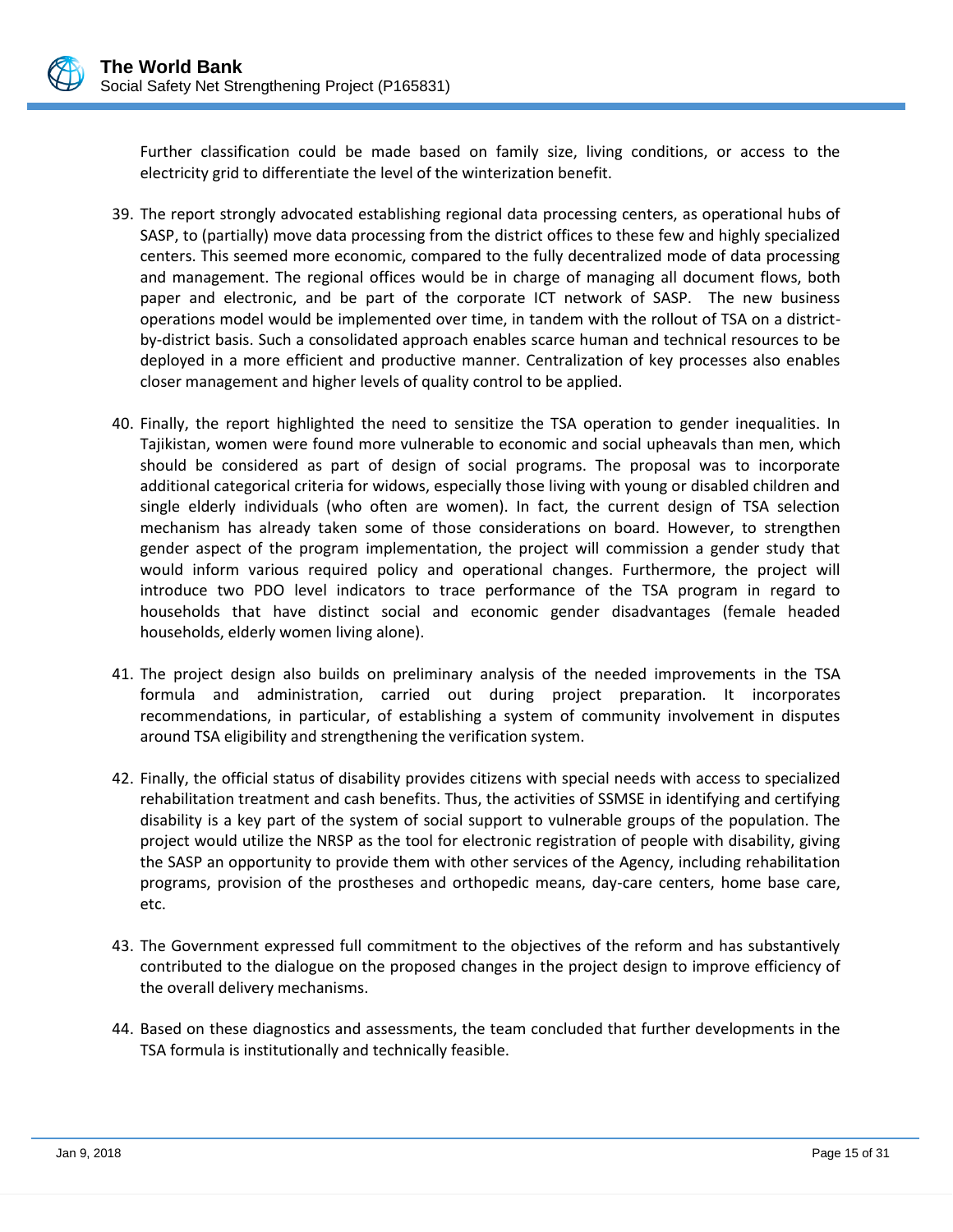

#### **C. Financial Management**

- 45. The latest Financial Management review of the parent project (P122039) was conducted in September 2017 and its performance was rated as Satisfactory. In line with the revision in the implementation arrangements, the financial management function of the project will be handled by SASP. SASP has no previous experience in implementation of donors funded projects. Thus, to provide fiduciary support, the contract of the current FM consultant hired under the original project will be extended. That consultant will be part of the PCG team of the project, will provide support to the Chief Accountant of SASP on daily basis and will be reporting to the Project Director. The SASP Director and Chief Accountant will have the final signing authority. The Chief Accountant of SASP will be fully responsible for FM arrangements under the project.
- 46. The project accounting will be maintained on the cash basis. SASP will continue operating the current accounting software for the project accounting and reporting. The project will have a clear formal set of appropriate accounting procedures and internal controls including authorization and segregation of duties. The FM part of Project Operational Manual (POM) for the project will be updated and clearly describe financial reporting, accounting and internal control policies and procedures, budgeting and planning mechanisms. The revised POM will be required as a legal covenant (to be submitted within 30 days after Effectiveness Date).
- 47. A segregated Designated Account will be used by the SASP for the purposes of this FA. The AF will retain a single disbursement category. The following disbursement Methods are allowed under the Financing: (i) reimbursement; (ii) advance; (iii) direct payment; and (iv) special commitment. Details on the ceiling of the DA will be provided in the Disbursement and Financial Information Letter. Withdrawal applications for the replenishments of the DA will be sent to the World Bank at least on a quarterly basis
- 48. The project will submit quarterly un-audited interim financial reports (IFRs) that will be generated by the accounting system based on formats agreed with the World Bank. The reports, to include Statement of Sources and Uses of Funds, Uses of Funds by Project activities (Components & Expenditure Categories) and Statement of DA, will be submitted to the World Bank within 45 days of the end of each quarter, with the first reports under the proposed Project being submitted after the end of the first full quarter following initial disbursement.

The annual audited project financial statements will be submitted to the Bank within six months of the end of each fiscal year of the Client. The audit of the project will be conducted: (i) on an annual basis; (ii) by independent auditors and on terms of reference acceptable to the World Bank; and (iii) according to the International Standards on Auditing (ISA) issued by the International Auditing and Assurance Standards Board of the International Federation of Accountants (IFAC). The cost of the audit will be financed from project funds. Each such audit of the Project will include the project financial statements, SOEs and DA Statement. The SASP will publish the audit reports in a manner satisfactory to the Bank. In accordance with the World Bank's Access to Information Policy audited project financial statements shall be made publicly available. Upon receipt of the audited financial management statements, the Bank would also make them publicly available.

49. The financial management risk at the stage of project preparation was assessed as Substantial.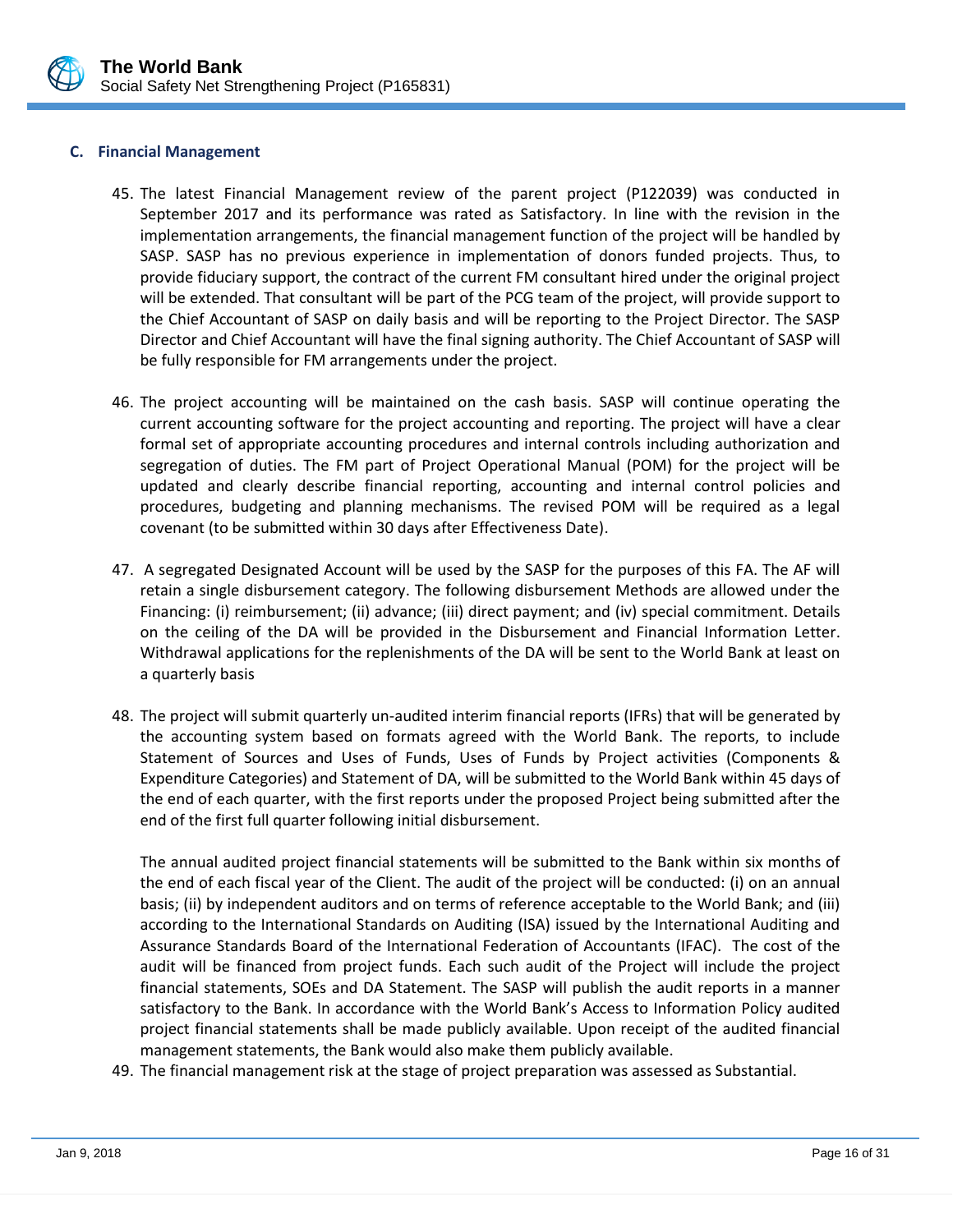

#### **D. Procurement**

- 50. Procurement under the proposed AF will be governed by the World Bank's Procurement Regulations for IPF Borrowers (July 2016) (Procurement Regulations), and is open to all eligible firms and individuals as defined in the Procurement Regulations.
- 51. In accordance with the Procurement Regulations, a short form of a Project Procurement Strategy Document (PPSD) is being prepared by the Borrower with the support of the Bank's team with the purpose of identifying the most appropriate procurement approach for the project. Procurement activities and packages envisaged under the project are of standard nature and of low value. The PPSD, including procurement plan, has been discussed with the Bank's team and finalized.
- 52. The procurement arrangements have changed for the AF with the SASP becoming a new implementation agency responsible for the project procurement activities. While the SASP has been involved in implementation of the parent project as a technical agency, its current capacity to implement the AF shall be strengthened.
- 53. SASP procurement capacity. SASP does not have prior experience in handling procurement with the donor funded projects and has limited experience of procurement under national legislation. The overall procurement risk under the project is currently assessed as High. Key issues and risks concerning procurement for implementation of the project include: (i) Tender Committee members and staff involved in project procurement may not be familiar with international procurement procedures; (ii) Procurement delays due to relatively slow decision making/approval process; (iii) Limited technical expertise to provide quality preparation, review and comments on commercial sections of the procurement packages especially on IT related ones; (iv) Limited contract management skills to ensure efficient and timely contract implementation; and (v) Overall high public procurement risk environment. Additional details along with the proposed mitigation measures will be contained in the PPSD.
- 54. Given the above risks, the following measures are proposed to strengthen the SASP capacity and ensure effective project implementation:
	- Training of respective staff in procurement and hiring of procurement consultant, as part of PCG, to support SASP staff;
	- Advance procurement planning and monitoring of activities against the procurement plan;
	- Involvement of SASP technical staff in preparation of Technical Specifications/Terms of Reference;
	- Establishing a contract management system;
	- Training on contract management;
	- Public disclosure and transparency provisions of the Procurement Regulations; and
	- Due diligence on winning bidders.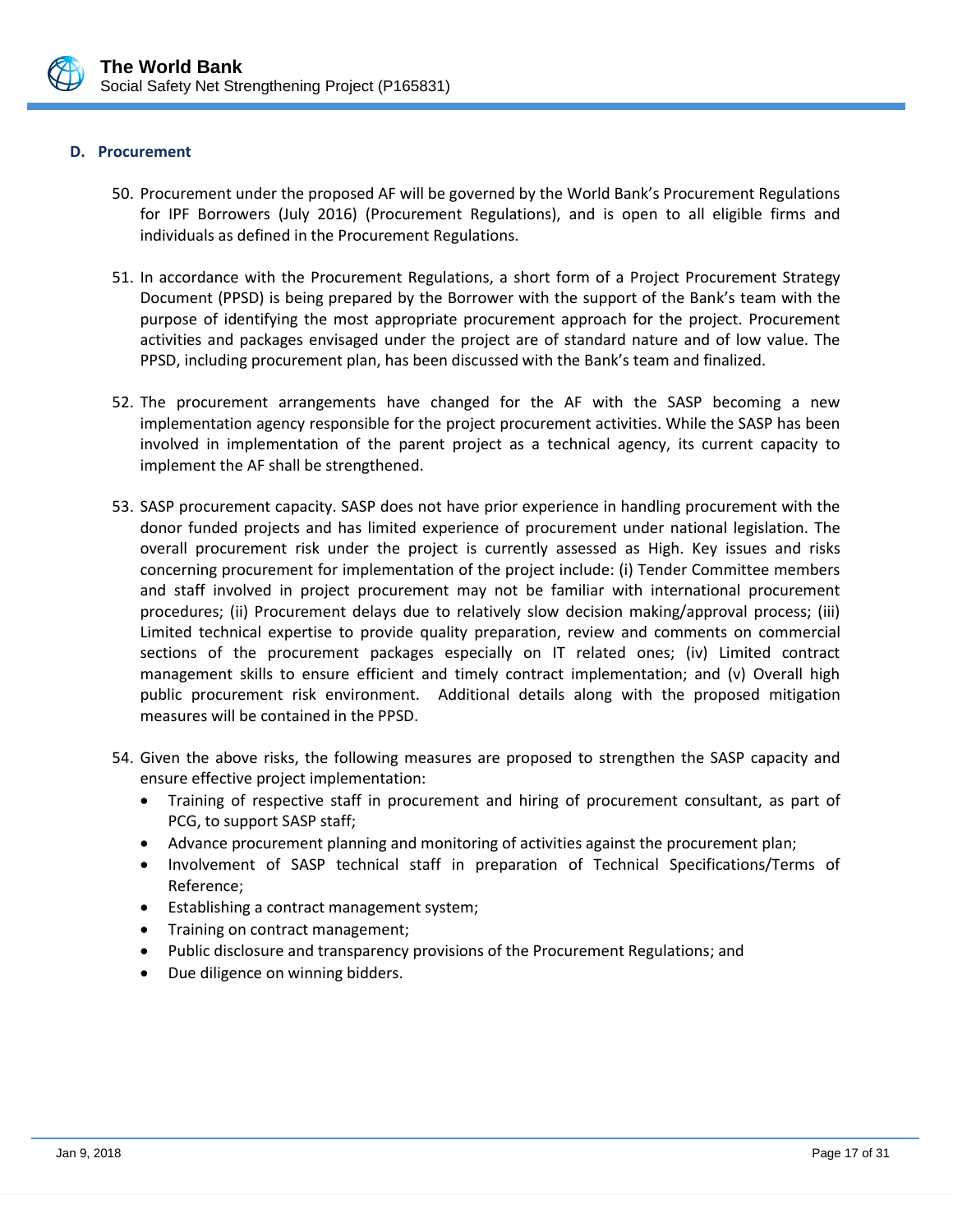

#### **E. Social and Environmental (including Safeguards)**

- 55. The Project will be classified as category C, as no policies will be triggered. The change to category C from current category B is a correction of an earlier error, as the original project category was C and no policies have been triggered throughout life of the project. The planned office renovations will be minor. Assessment of the potential climate and disaster risks indicated minimal risks, mostly generic to the country. Potential impact of a hazard such as earthquakes will be mitigated through establishing a back-up facility for the data center. Furthermore, activities funded under the project will enhance resilience capacity of the public delivery systems.
- 56. Efforts to improve the processes and impact of the TSA have included enhancements to citizen engagement, specifically: the TSA grievance redressal mechanism will be strengthened; communities will be engaged in participatory decision-making processes around TSA eligibility; and a TSA beneficiary satisfactory survey will better inform policy design choices and further improvements in the TSA program. Moreover, a citizen engagement indicator is included in the results framework.

#### <span id="page-20-0"></span>**V. WORLD BANK GRIEVANCE REDRESS**

57. Communities and individuals who believe that they are adversely affected by a World Bank (WB) supported project may submit complaints to existing project-level grievance redress mechanisms or the WB's Grievance Redress Service (GRS). The GRS ensures that complaints received are promptly reviewed in order to address project-related concerns. Project affected communities and individuals may submit their complaint to the WB's independent Inspection Panel which determines whether harm occurred, or could occur, as a result of WB non-compliance with its policies and procedures. Complaints may be submitted at any time after concerns have been brought directly to the World Bank's attention, and Bank Management has been given an opportunity to respond. For information on how to submit complaints to the World Bank's corporate GRS, please visit *[http://www.worldbank.org/en/projects-operations/products-and-services/grievance](http://www.worldbank.org/en/projects-operations/products-and-services/grievance-redress-service)[redress-service](http://www.worldbank.org/en/projects-operations/products-and-services/grievance-redress-service)*. For information on how to submit complaints to the World Bank Inspection Panel,

please visit *[www.inspectionpanel.org](http://www.inspectionpanel.org/)*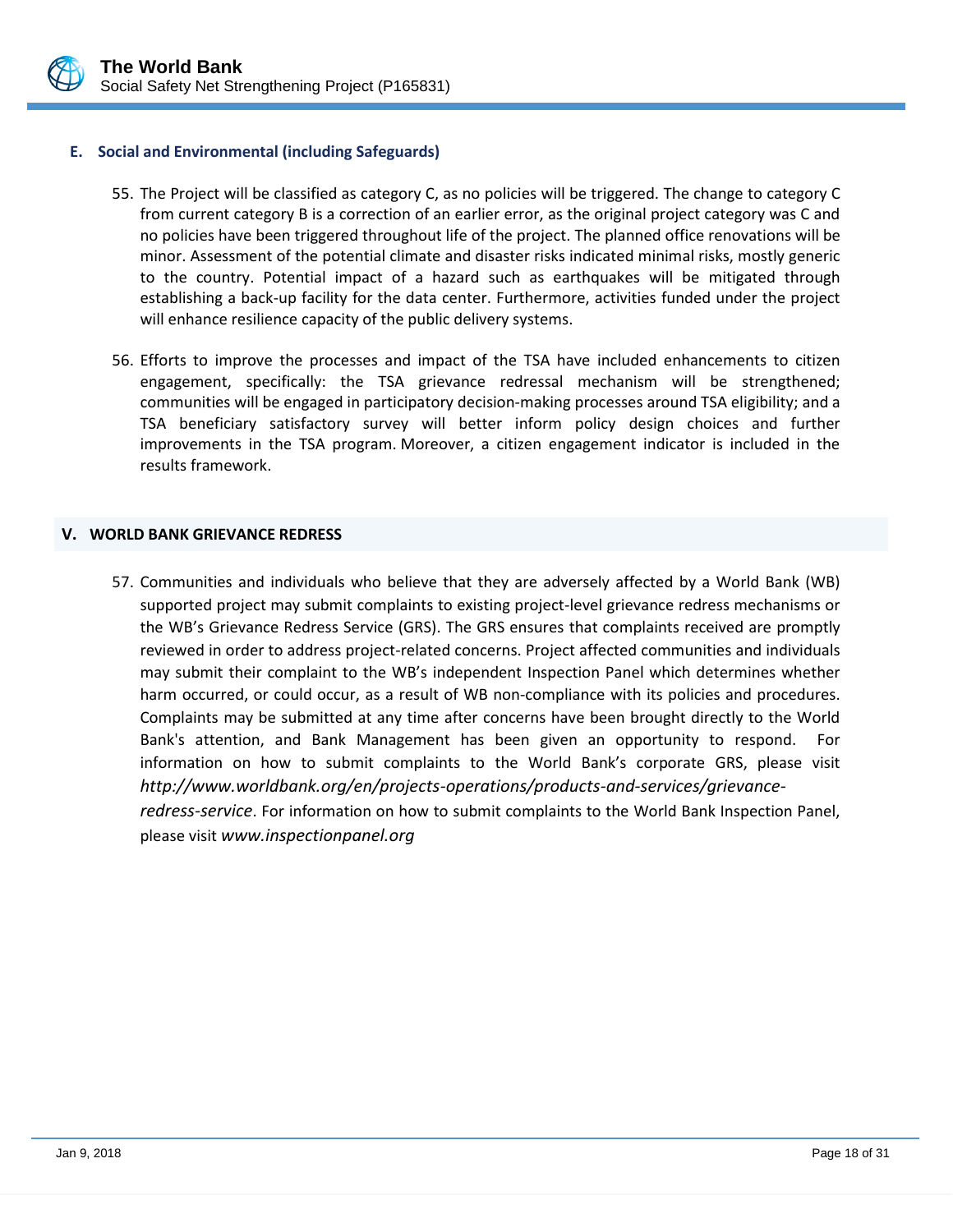

## <span id="page-21-0"></span>**VI. SUMMARY TABLE OF CHANGES**

|                                              | Changed      | <b>Not Changed</b> |
|----------------------------------------------|--------------|--------------------|
| Change in Implementing Agency                | $\checkmark$ |                    |
| Change in Project's Development Objectives   | ✔            |                    |
| Change in Results Framework                  | ✔            |                    |
| Change in Components and Cost                | ✔            |                    |
| Change in Loan Closing Date(s)               | ✔            |                    |
| Change in Safeguard Policies Triggered       | ✔            |                    |
| Change of EA category                        | ✔            |                    |
| Change in Procurement                        | ✔            |                    |
| <b>Cancellations Proposed</b>                |              | ✔                  |
| Reallocation between Disbursement Categories |              |                    |
| Change in Disbursements Arrangements         |              | ✔                  |
| Change in Legal Covenants                    |              | ✔                  |
| Change in APA Reliance                       |              | ✔                  |
| Other Change(s)                              |              |                    |

## <span id="page-21-1"></span>**VII. DETAILED CHANGE(S)**

## **IMPLEMENTING AGENCY**

| <b>Implementing Agency Name</b>           | <b>Type</b>                                | <b>Action</b>       |
|-------------------------------------------|--------------------------------------------|---------------------|
| Ministry of Health and Social Protection  | Line<br>Ministry/Ministerial<br>Department | Marked for Deletion |
| State Agency for Social Protection (SASP) | Line<br>Ministry/Ministerial<br>Department | No Change           |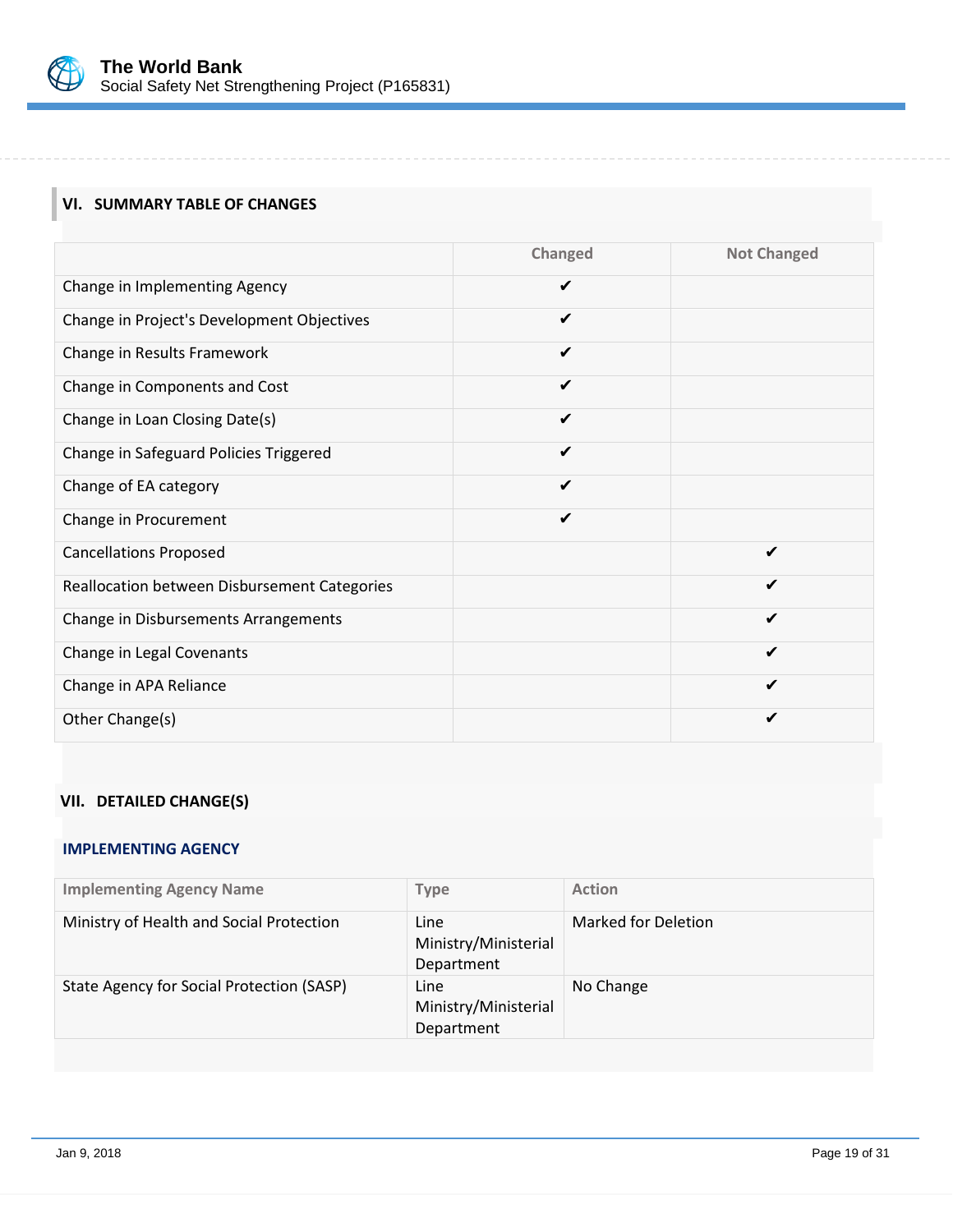

## **PROJECT DEVELOPMENT OBJECTIVE**

#### **Current PDO**

The development objective of the Project is to improve the capacity of the Government of Tajikistan to plan, monitor, and manage social assistance for the poor through the development of a national registry of social protection and the provision of training, equipment and related items for improving said capacity.

#### **Proposed New PDO**

To achieve national geographic coverage of the Targeted Social Assistance Program and to ensure integrated delivery of services.

#### **RESULTS FRAMEWORK**

## **Project Development Objective Indicators**

| Unit of Measure: Number<br>Indicator Type: Custom                                                                      |                 | Coverage of the Targeted Social Assistance (TSA) Program: Number of districts |                   |         |  |
|------------------------------------------------------------------------------------------------------------------------|-----------------|-------------------------------------------------------------------------------|-------------------|---------|--|
|                                                                                                                        | <b>Baseline</b> | Actual (Current)                                                              | <b>End Target</b> | Action  |  |
| Value                                                                                                                  | 2.00            | 40.00                                                                         | 68.00             | Revised |  |
| Date                                                                                                                   | 30-Jun-2011     | 30-Jun-2017                                                                   | 31-Dec-2019       |         |  |
| Beneficiaries of social safety net programs<br>Unit of Measure: Number<br>Indicator Type: Core                         |                 |                                                                               |                   |         |  |
|                                                                                                                        | <b>Baseline</b> | Actual (Current)                                                              | <b>End Target</b> | Action  |  |
| Value                                                                                                                  | 0.00            | 426,000.00                                                                    | 1,000,000.00      | Revised |  |
| Date                                                                                                                   | 30-Jun-2011     | 30-Jun-2017                                                                   | 31-Dec-2019       |         |  |
| Beneficiaries of Safety Nets programs - Female (number)<br>Unit of Measure: Number<br>Indicator Type: Custom Breakdown |                 |                                                                               |                   |         |  |
|                                                                                                                        | <b>Baseline</b> | Actual (Current)                                                              | <b>End Target</b> | Action  |  |
| Value                                                                                                                  | 0.00            | 232,000.00                                                                    | 500,000.00        | Revised |  |
| Date                                                                                                                   | 30-Jun-2011     | 30-Jun-2017                                                                   | 31-Dec-2019       |         |  |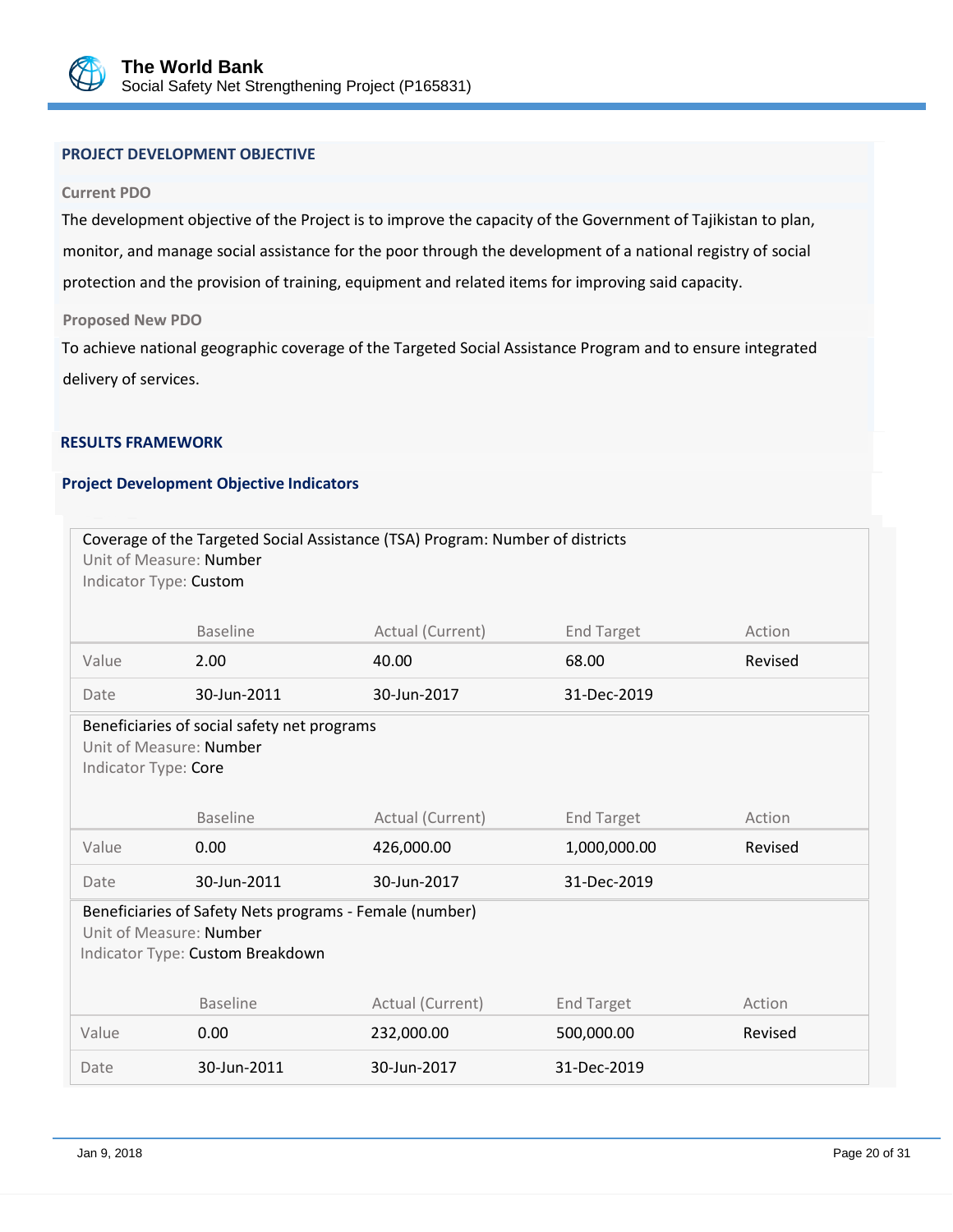

|                        | Unit of Measure: Number                                                                | Beneficiaries of Safety Nets programs - Unconditional cash transfers (number)                         |                   |            |
|------------------------|----------------------------------------------------------------------------------------|-------------------------------------------------------------------------------------------------------|-------------------|------------|
|                        | Indicator Type: Custom Breakdown                                                       |                                                                                                       |                   |            |
|                        |                                                                                        |                                                                                                       |                   |            |
|                        | <b>Baseline</b>                                                                        | Actual (Current)                                                                                      | <b>End Target</b> | Action     |
| Value                  | 0.00                                                                                   | 426,000.00                                                                                            | 1,000,000.00      | Revised    |
| Date                   | 30-Jun-2011                                                                            | 30-Jun-2017                                                                                           | 31-Dec-2019       |            |
|                        | TSA Beneficiaries who are elderly women living alone                                   |                                                                                                       |                   |            |
|                        | Unit of Measure: Number<br>Indicator Type: Custom Breakdown                            |                                                                                                       |                   |            |
|                        |                                                                                        |                                                                                                       |                   |            |
|                        | <b>Baseline</b>                                                                        | Actual (Current)                                                                                      | <b>End Target</b> | Action     |
| Value                  | 850.00                                                                                 | 850.00                                                                                                | 1,500.00          | <b>New</b> |
| Date                   | 31-Oct-2017                                                                            | 31-Oct-2017                                                                                           | 31-Dec-2019       |            |
|                        | Unit of Measure: Number<br>Indicator Type: Custom Breakdown<br><b>Baseline</b>         | Actual (Current)                                                                                      | <b>End Target</b> | Action     |
| Value                  | 39,000.00                                                                              | 39,000.00                                                                                             | 65,000.00         | <b>New</b> |
| Date                   | 31-Oct-2017                                                                            | 31-Oct-2017                                                                                           | 31-Dec-2019       |            |
|                        |                                                                                        |                                                                                                       |                   |            |
| Indicator Type: Custom | Unit of Measure: Number                                                                | Number of Jamoats where training and awareness has been provided on mechanisms of the new TSA program |                   |            |
|                        | <b>Baseline</b>                                                                        | Actual (Current)                                                                                      | <b>End Target</b> | Action     |
| Value                  | 0.00                                                                                   | 437.00                                                                                                | 460.00            | Revised    |
| Date                   | 30-Jun-2011                                                                            | 30-Jun-2017                                                                                           | 31-Dec-2019       |            |
| Indicator Type: Custom | Number of certified disabled individuals registered in NRSP<br>Unit of Measure: Number |                                                                                                       |                   |            |
|                        | <b>Baseline</b>                                                                        | Actual (Current)                                                                                      | <b>End Target</b> | Action     |
|                        |                                                                                        |                                                                                                       |                   |            |
| Value                  | 0.00                                                                                   | 0.00                                                                                                  | 145,000.00        | <b>New</b> |

Number of certified disabled individuals registered in NRSP who have also been provided with TSA benefits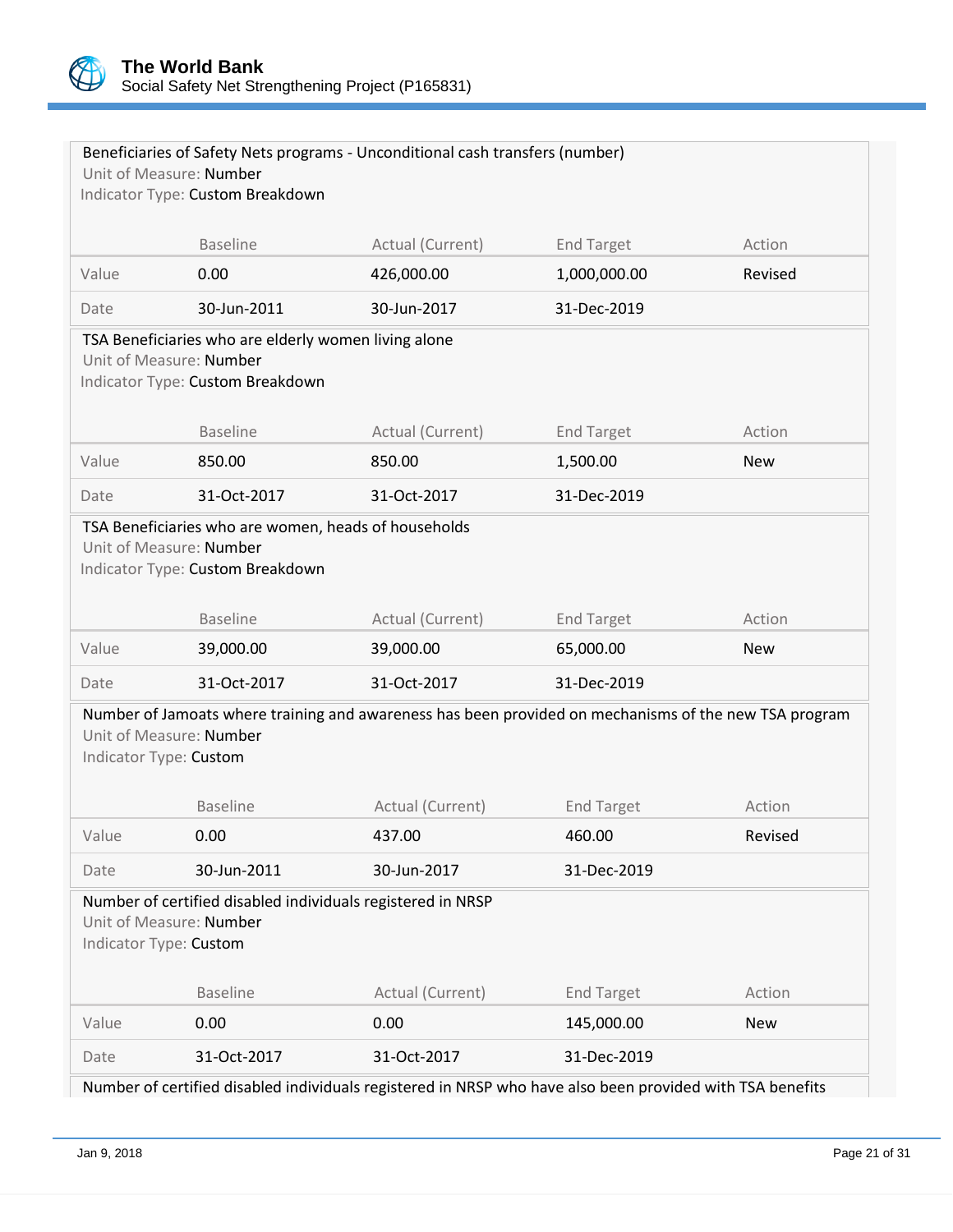

|       | Unit of Measure: Number<br>Indicator Type: Custom Breakdown |                  |                   |            |
|-------|-------------------------------------------------------------|------------------|-------------------|------------|
|       | <b>Baseline</b>                                             | Actual (Current) | <b>End Target</b> | Action     |
| Value | 8,000.00                                                    | 8,000.00         | 20,000.00         | <b>New</b> |
| Date  | 31-Oct-2017                                                 | 31-Oct-2017      | 31-Dec-2019       |            |

## **Intermediate Indicators**

| Number of fully established and functioning Regional Program Coordination Centers<br>Unit of Measure: Number<br>Indicator Type: Custom                  |                 |                  |                   |            |  |  |
|---------------------------------------------------------------------------------------------------------------------------------------------------------|-----------------|------------------|-------------------|------------|--|--|
|                                                                                                                                                         | <b>Baseline</b> | Actual (Current) | <b>End Target</b> | Action     |  |  |
| Value                                                                                                                                                   | 0.00            | 2.00             | 5.00              | Revised    |  |  |
|                                                                                                                                                         |                 |                  |                   |            |  |  |
| Date                                                                                                                                                    | 30-Jun-2011     | 30-Jun-2017      | 31-Dec-2019       |            |  |  |
| Staff of MHSPP, SASP, and SMSES, including at regional and district levels, provided with training<br>Unit of Measure: Number<br>Indicator Type: Custom |                 |                  |                   |            |  |  |
|                                                                                                                                                         | <b>Baseline</b> | Actual (Current) | <b>End Target</b> | Action     |  |  |
| Value                                                                                                                                                   | 0.00            | 735.00           | 950.00            | Revised    |  |  |
| Date                                                                                                                                                    | 30-Jun-2011     | 30-Jun-2017      | 31-Dec-2019       |            |  |  |
| Number of non-TSA programs that use NRSP to register and monitor beneficiaries<br>Unit of Measure: Number<br>Indicator Type: Custom                     |                 |                  |                   |            |  |  |
|                                                                                                                                                         | <b>Baseline</b> | Actual (Current) | <b>End Target</b> | Action     |  |  |
| Value                                                                                                                                                   | 0.00            | 0.00             | 3.00              | <b>New</b> |  |  |
| Date                                                                                                                                                    | 31-Oct-2017     | 31-Oct-2017      | 31-Dec-2019       |            |  |  |
| Certification of disability fully automated and operates on basis of NRSP<br>Unit of Measure: Text<br>Indicator Type: Custom                            |                 |                  |                   |            |  |  |
|                                                                                                                                                         | <b>Baseline</b> | Actual (Current) | <b>End Target</b> | Action     |  |  |
| Value                                                                                                                                                   | No              | <b>No</b>        | Yes               | <b>New</b> |  |  |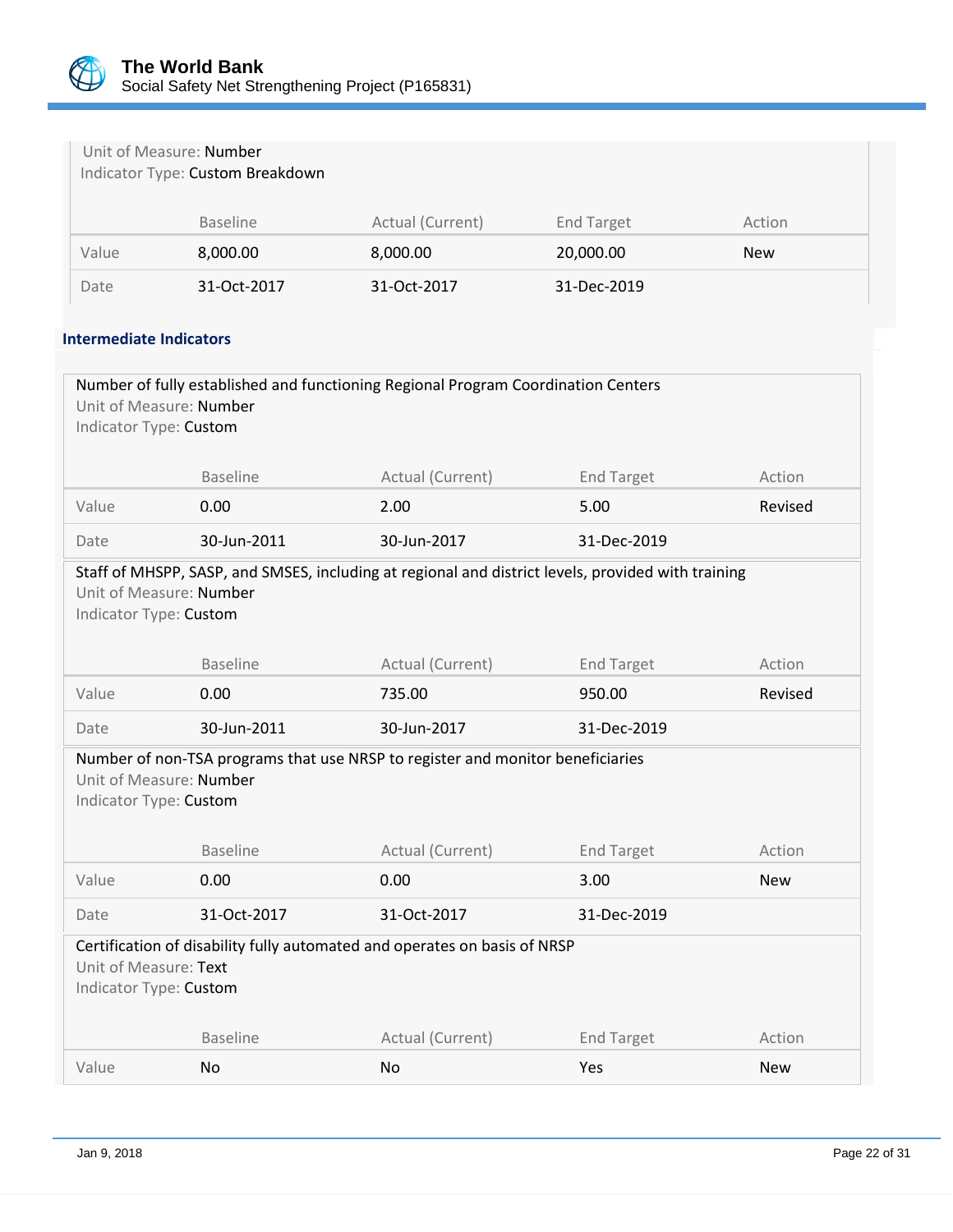

| Date                                                                                                                                                   | 31-Oct-2017     | 31-Oct-2017      | 31-Dec-2019       |            |  |
|--------------------------------------------------------------------------------------------------------------------------------------------------------|-----------------|------------------|-------------------|------------|--|
| TSA beneficiaries who are satisfied that the TSA program interventions respond to their needs<br>Unit of Measure: Percentage<br>Indicator Type: Custom |                 |                  |                   |            |  |
|                                                                                                                                                        | <b>Baseline</b> | Actual (Current) | <b>End Target</b> | Action     |  |
| Value                                                                                                                                                  | 0.00            | 0.00             | 75.00             | <b>New</b> |  |
| Date                                                                                                                                                   | 31-Oct-2017     | 31-Oct-2017      | 31-Dec-2019       |            |  |

## **COMPONENTS**

| <b>Current Component Name</b>                                                                                                                              | <b>Current Cost</b><br>(US\$, millions) | <b>Action</b> | <b>Proposed Component</b><br><b>Name</b>                                                                                                                                | Proposed Cost (US\$,<br>millions) |
|------------------------------------------------------------------------------------------------------------------------------------------------------------|-----------------------------------------|---------------|-------------------------------------------------------------------------------------------------------------------------------------------------------------------------|-----------------------------------|
| Component 2: Capacity<br>building for Launching and<br>Initiating the Rollout of the<br><b>Targeted Social Assistance</b><br>Program                       | 0.70                                    |               | Component 2: Capacity<br>building for Launching<br>and Initiating the<br>Rollout of the Targeted<br>Social Assistance<br>Program                                        | 0.70                              |
| Component 3: Project<br>Management                                                                                                                         | 0.20                                    | Revised       | Component 3: Project<br>Management                                                                                                                                      | 0.50                              |
| Component 1: Establishing<br>the National Registry for<br>Social Protection and<br>Supporting Development of<br>the Targeted Social<br>Assistance P rogram | 2.30                                    |               | Component 1:<br>Establishing the<br>National Registry for<br>Social Protection and<br>Supporting<br>Development of the<br><b>Targeted Social</b><br>Assistance P rogram | 2.30                              |
|                                                                                                                                                            | 0.00                                    | <b>New</b>    | Component 4:<br>Supporting national roll-<br>out of the Targeted<br>Social Assistance<br>Program, including the<br>National Registry of<br><b>Social Protection</b>     | 1.50                              |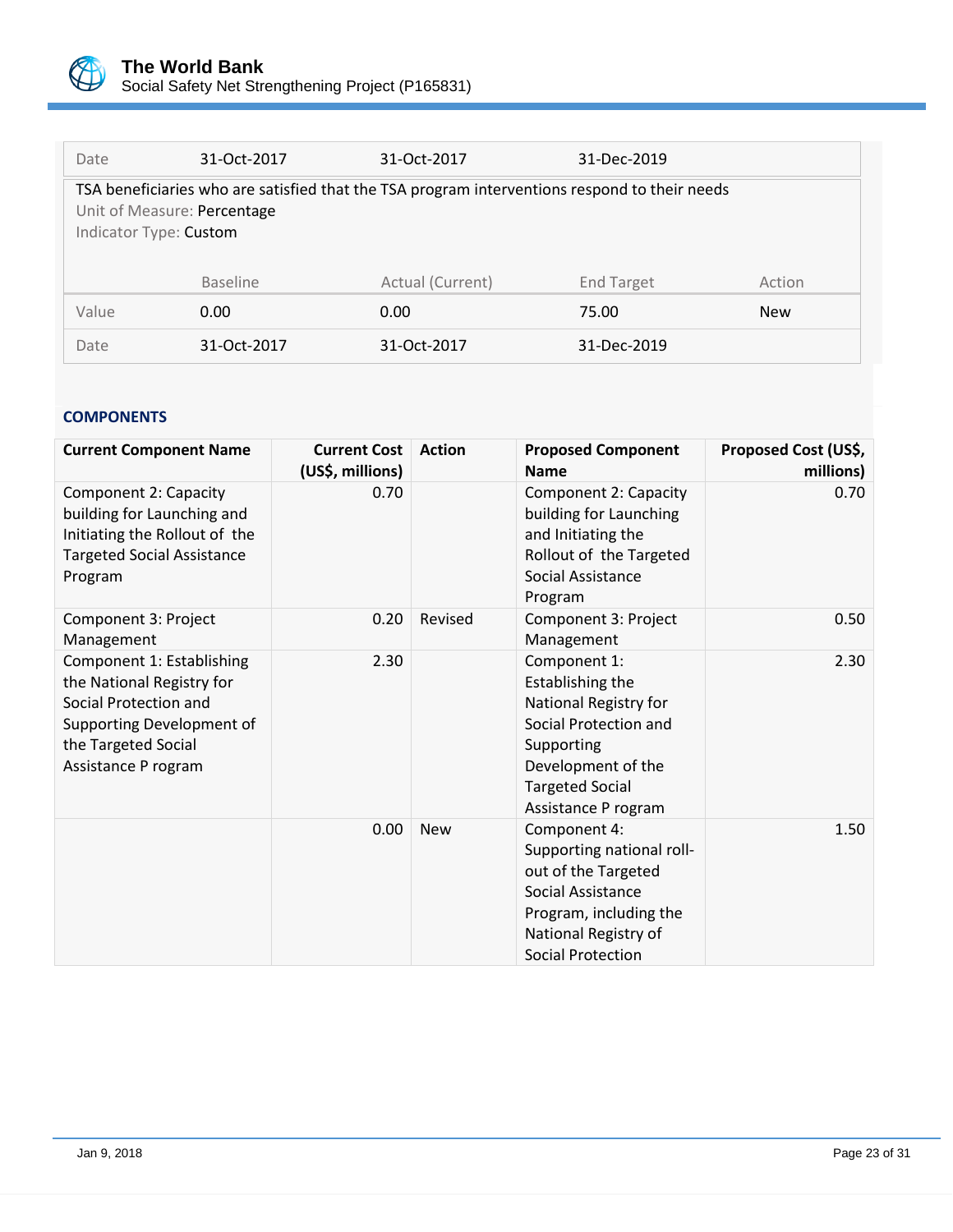

| <b>TOTAL</b> | 3.20 | 5.00 |
|--------------|------|------|
|              |      |      |

## **LOAN CLOSING DATE(S)**

| Ln/Cr/Tf  | <b>Status</b>    | <b>Original Closing</b> | <b>Current</b><br>Closing(s) | <b>Proposed</b><br><b>Closing</b> | <b>Proposed Deadline</b><br>for Withdrawal<br><b>Applications</b> |
|-----------|------------------|-------------------------|------------------------------|-----------------------------------|-------------------------------------------------------------------|
| IDA-H7260 | <b>Effective</b> | 31-Dec-2015             | 30-Mar-2018                  | 31-Dec-2019                       | 30-Apr-2020                                                       |

## **Expected Disbursements (in US\$, millions)**

| <b>Fiscal Year</b> | 2012 | 2013 | 2014 | 2015 | 2016 | 2017 | 2018 | 2019 | 2020 |
|--------------------|------|------|------|------|------|------|------|------|------|
| Annual             | 0.16 | 0.00 | 0.00 | 1.14 | 1.50 | 0.10 | 0.40 | 1.40 | 0.30 |
| <b>Cumulative</b>  | 0.16 | 0.16 | 0.16 | 1.30 | 2.80 | 2.90 | 3.30 | 4.70 | 5.00 |

## **SYSTEMATIC OPERATIONS RISK-RATING TOOL (SORT)**

| <b>Risk Category</b>                                            | <b>Latest ISR Rating</b> | <b>Current Rating</b> |
|-----------------------------------------------------------------|--------------------------|-----------------------|
| <b>Political and Governance</b>                                 | • Substantial            | • Substantial         |
| Macroeconomic                                                   | • Substantial            | • Substantial         |
| Sector Strategies and Policies                                  | $\bullet$ Low            | $\bullet$ Low         |
| Technical Design of Project or Program                          | $\bullet$ Low            | • Moderate            |
| Institutional Capacity for Implementation and<br>Sustainability | • Moderate               | • Moderate            |
| Fiduciary                                                       | • Moderate               | $\bullet$ High        |
| <b>Environment and Social</b>                                   | $\bullet$ Low            | • Moderate            |
| <b>Stakeholders</b>                                             | • Moderate               | • Moderate            |
| Other                                                           |                          |                       |
| Overall                                                         | • Moderate               | • Substantial         |

## **COMPLIANCE**

**Change in Safeguard Policies Triggered**

Yes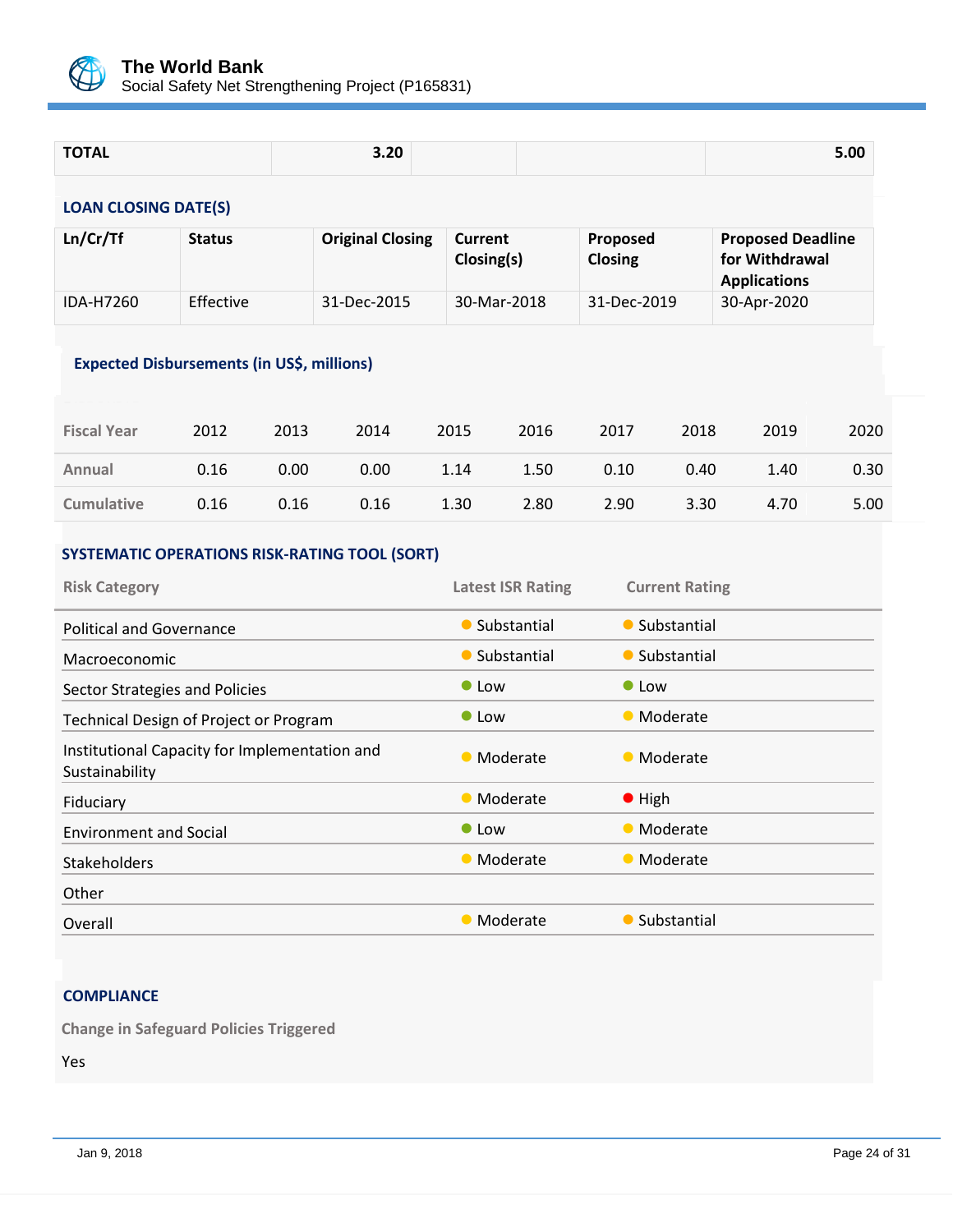

| <b>Safeguard Policies Triggered</b>               | Current   | Proposed |
|---------------------------------------------------|-----------|----------|
| Environmental Assessment OP/BP<br>4.01            | No        | No       |
| Natural Habitats OP/BP 4.04                       | No        | No       |
| Forests OP/BP 4.36                                | No        | No       |
| Pest Management OP 4.09                           | No        | No       |
| Physical Cultural Resources OP/BP<br>4.11         | No        | No       |
| Indigenous Peoples OP/BP 4.10                     | <b>No</b> | No       |
| Involuntary Resettlement OP/BP 4.12               | No        | No       |
| Safety of Dams OP/BP 4.37                         | <b>No</b> | No       |
| Projects on International Waterways<br>OP/BP 7.50 | No        | No       |
| Projects in Disputed Areas OP/BP 7.60             | No        | No       |

### **Environmental Assessment (EA) Category**

| Change of EA Category      | <b>Original EA Category</b> |
|----------------------------|-----------------------------|
| Yes                        | Not Required (C)            |
| <b>Current EA Category</b> | Proposed EA Category        |
| Partial Assessment (B)     | Not Required (C)            |

## **LEGAL COVENANTS – Social Safety Net Strengthening Project (P165831)**

**Sections and Description**

Project Coordination Group (PCG) established and maintained within the State Agency for Social Protection (SASP), with composition, resources and terms of reference satisfactory to the Bank (Effectiveness Condition)

Revised POM produced, including FM, Procurement, and Safeguards issues, no later than 30 days after Effectiveness Date (Dated Covenant)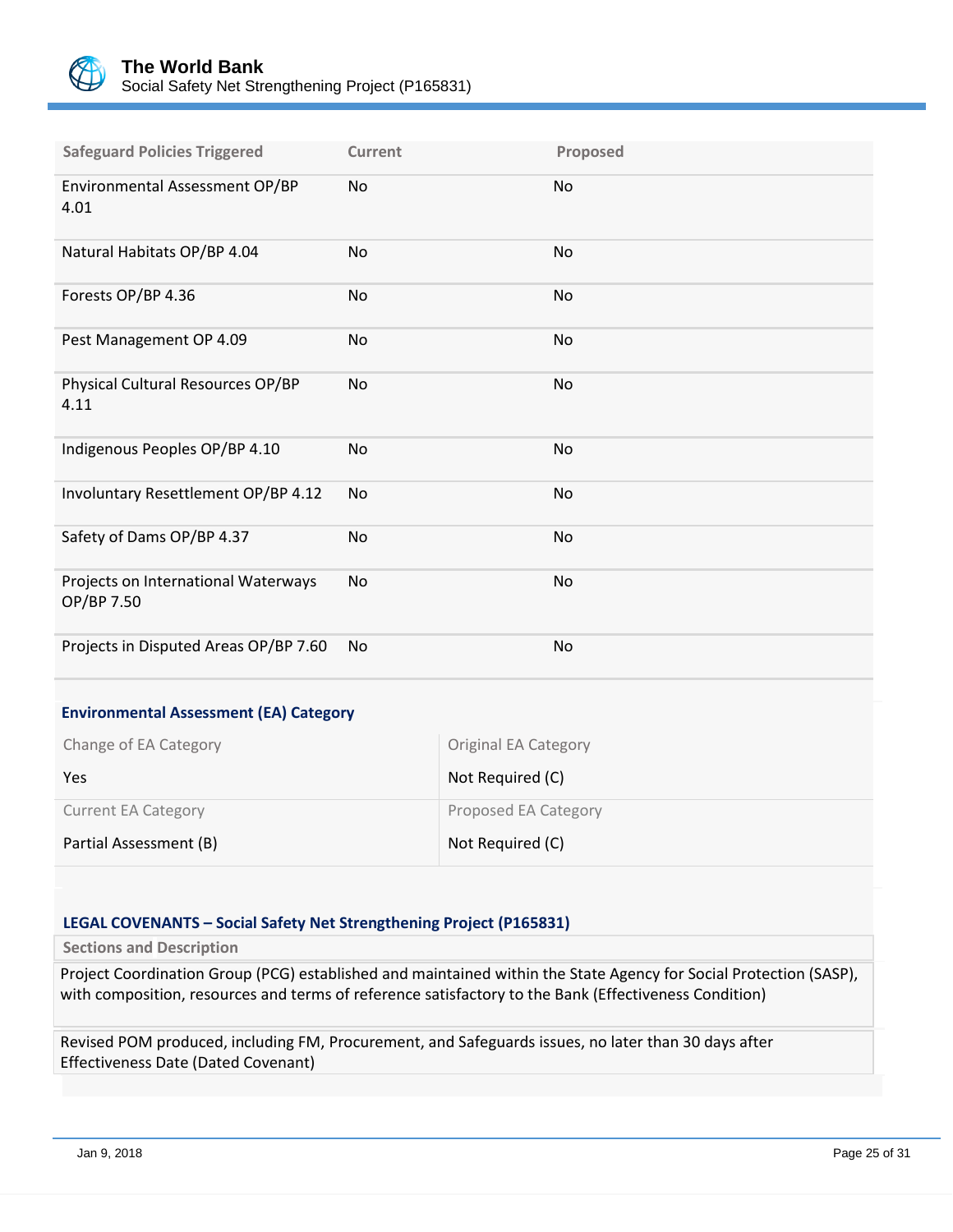

## **VIII. RESULTS FRAMEWORK AND MONITORING**

## **Results Framework**

**COUNTRY : Tajikistan Targeted Social Assistance Rollout ( P165831 )**

#### **Project Development Objectives**

*Achieve national geographic coverage of the Targeted Social Assistance program and ensure integrated delivery of services.*

## <span id="page-28-0"></span>**Project Development Objective Indicators**

| <b>Action</b>                                     | <b>Indicator Name</b>                                                                              | Core | Unit of<br><b>Measure</b> | <b>Baseline</b> |                            | <b>End Target Frequency</b> | Data Source /<br><b>Methodology</b> | <b>Responsibility for</b><br><b>Data Collection</b> |
|---------------------------------------------------|----------------------------------------------------------------------------------------------------|------|---------------------------|-----------------|----------------------------|-----------------------------|-------------------------------------|-----------------------------------------------------|
| Revised                                           | Name: Coverage<br>of the Targeted<br>Social Assistance<br>(TSA) Program:<br>Number of<br>districts |      | Number                    | 2.00            | 68.00                      | Annual                      | SASP                                | SASP                                                |
| Description: Updated to reflect national coverage |                                                                                                    |      |                           |                 |                            |                             |                                     |                                                     |
| Revised                                           | Name:<br>Beneficiaries of<br>social safety net<br>programs                                         | ✔    | <b>Number</b>             | 0.00            | 1,000,000.0<br>$\mathbf 0$ | Annual                      | SASP                                | SASP                                                |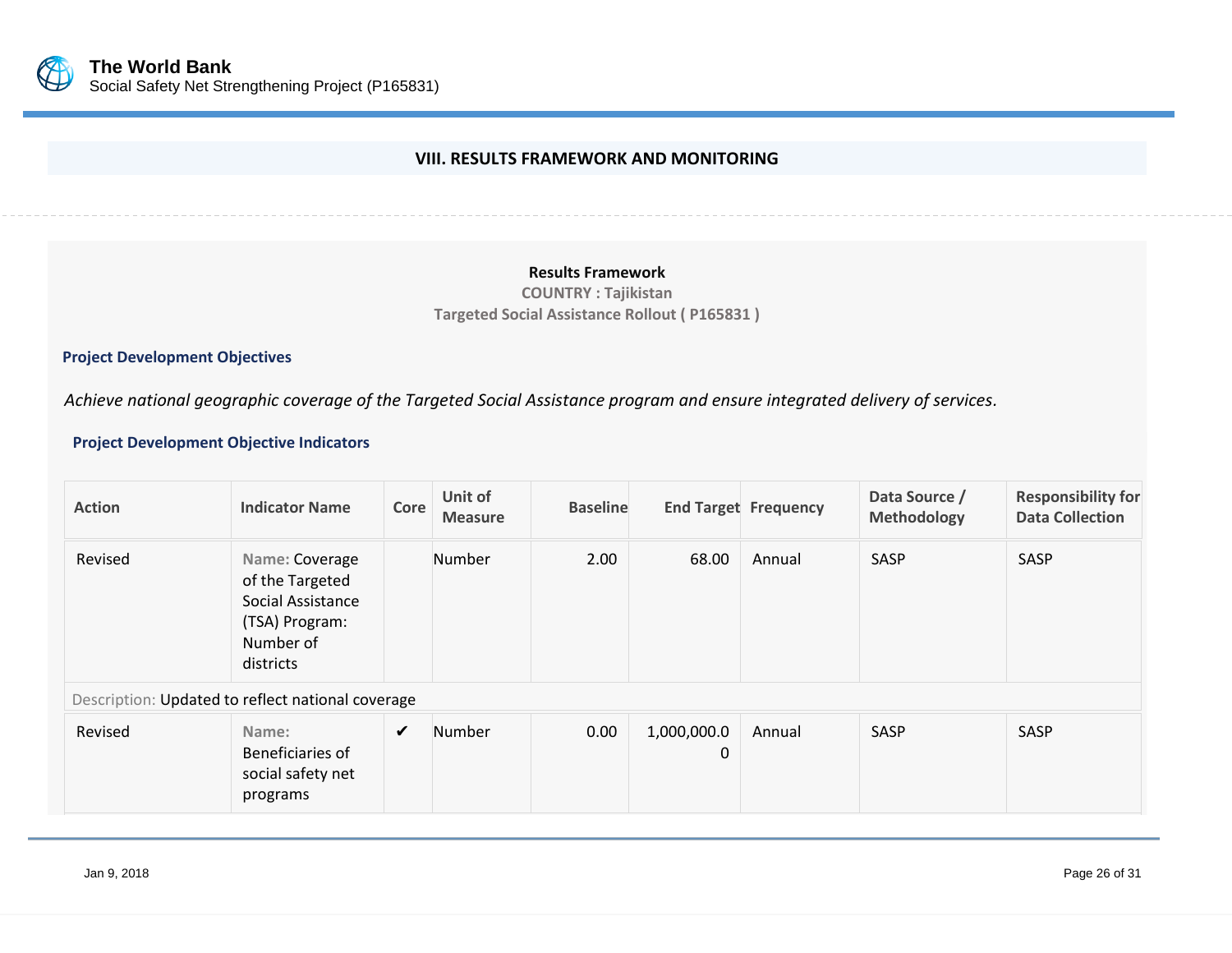

# **The World Bank**

Social Safety Net Strengthening Project (P165831)

| Revised | Beneficiaries of<br>Safety Nets<br>programs -<br>Female<br>(number)                          | Number | 0.00      | 500,000.00       | Annual | SASP | SASP |
|---------|----------------------------------------------------------------------------------------------|--------|-----------|------------------|--------|------|------|
| Revised | Beneficiaries of<br>Safety Nets<br>programs -<br>Unconditional<br>cash transfers<br>(number) | Number | 0.00      | 1,000,000.0<br>0 | Annual | SASP | SASP |
| New     | <b>TSA Beneficiaries</b><br>who are elderly<br>women living<br>alone                         | Number | 850.00    | 1,500.00         | Annual | SASP | SASP |
| New     | <b>TSA Beneficiaries</b><br>who are women,<br>heads of<br>households                         | Number | 39,000.00 | 65,000.00        | Annual | SASP | SASP |

Description: This indicator measures the number of individual beneficiaries covered by safety nets programs supported by the Bank. Safety nets programs intend to provide social assistance (kind or cash) to poor and vulnerable individuals or families, including those to help cope with consequences of economic or other shock.

| No Change | Name: Use of the | Text | No | Yes | Annual | SASP | SASP |
|-----------|------------------|------|----|-----|--------|------|------|
|           | registry for     |      |    |     |        |      |      |
|           | planning and     |      |    |     |        |      |      |
|           | budgeting        |      |    |     |        |      |      |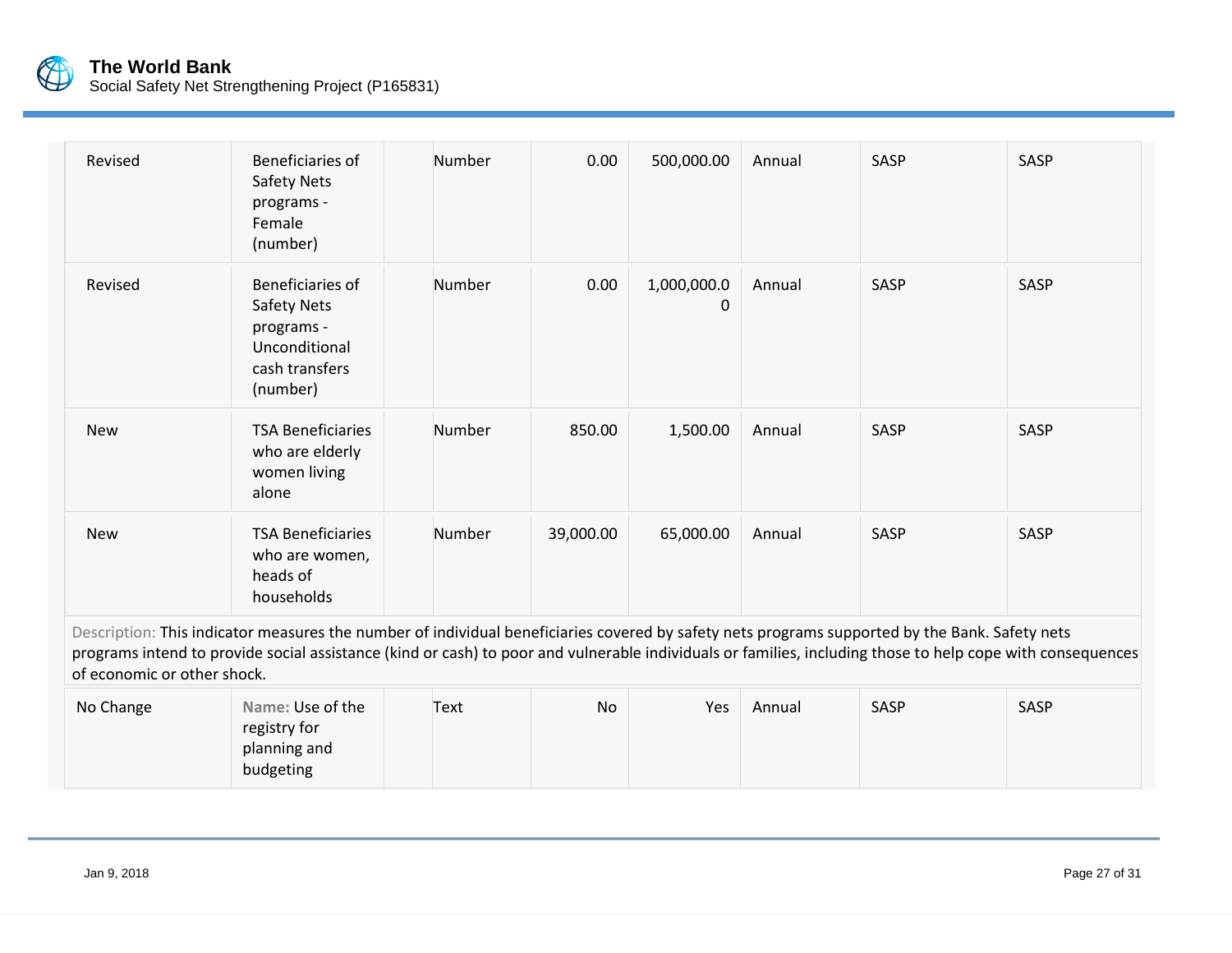

|            | Description: SASP uses the NRSP to assess TSA budget needs, including regional monitoring.                                                                                                                        |        |          |            |        |      |      |
|------------|-------------------------------------------------------------------------------------------------------------------------------------------------------------------------------------------------------------------|--------|----------|------------|--------|------|------|
| Revised    | Name: Number of<br>Jamoats where<br>training and<br>awareness has<br>been provided on<br>mechanisms of<br>the new TSA<br>program                                                                                  | Number | 0.00     | 460.00     | Annual | SASP | SASP |
|            | Description: Changed from cumulative to total number of Jamoats (and condominium associations in towns) where training has been or will be provided<br>at least once. The target value reflects national coverage |        |          |            |        |      |      |
| <b>New</b> | Name: Number of<br>certified disabled<br>individuals<br>registered in NRSP                                                                                                                                        | Number | 0.00     | 145,000.00 | Annual | SASP | SASP |
| <b>New</b> | Number of<br>certified<br>disabled<br>individuals<br>registered in<br>NRSP who have<br>also been<br>provided with<br><b>TSA benefits</b>                                                                          | Number | 8,000.00 | 20,000.00  | Annual | SASP | SASP |

Description: This indicator measures the degree of integration in provision of social benefits and services, whereby individuals identified as potentially eligible to several benefits can be automatically considered for such benefits. Specifically, families of individuals certified as disabled will automatically be considered for the TSA.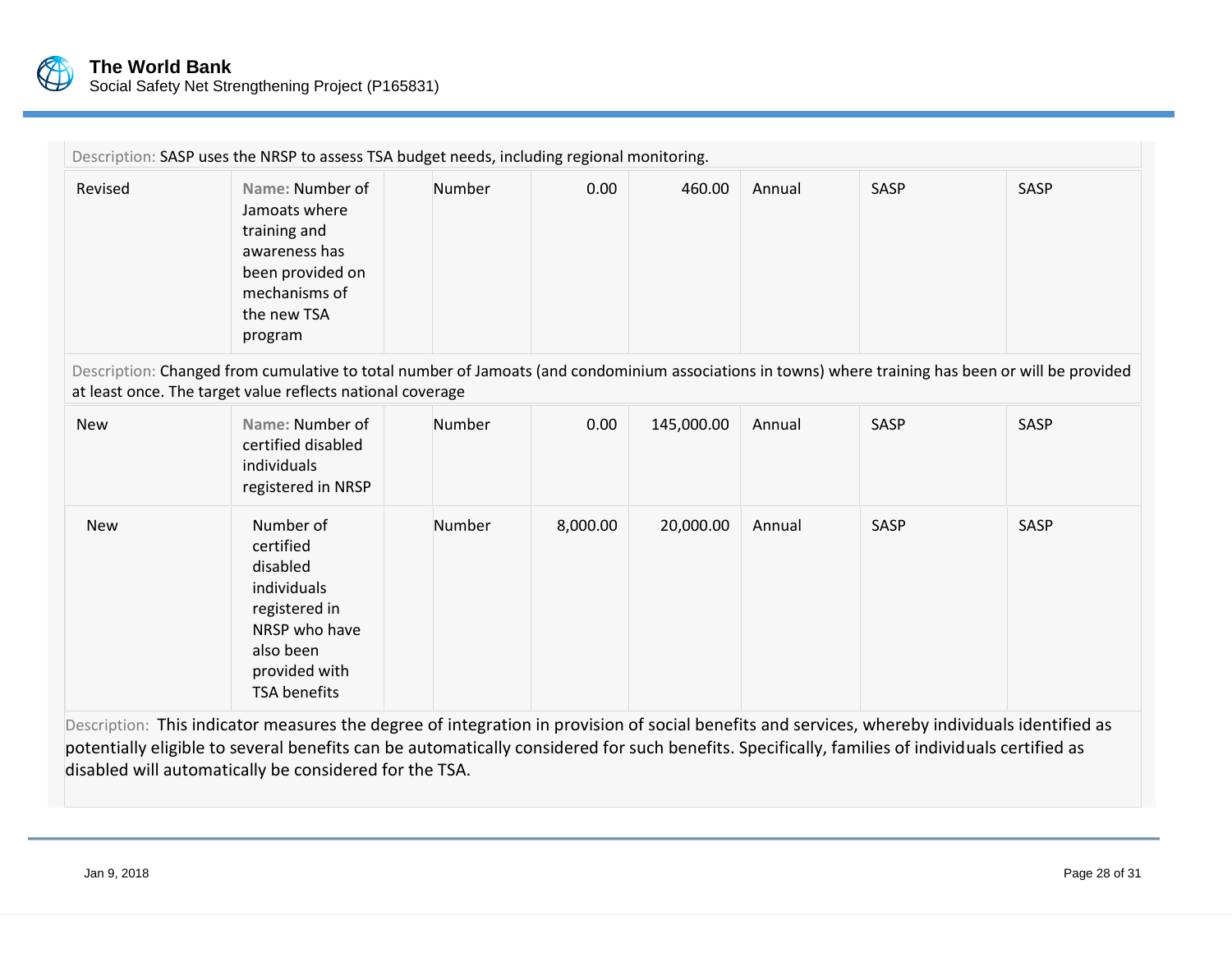

# **Intermediate Results Indicators**

**RESULT\_YES\_IO**

| <b>Action</b> | <b>Indicator Name</b>                                                                                                                     | Core | Unit of<br><b>Measure</b> | <b>Baseline</b> | <b>End Target</b>                                                                                                   | <b>Frequency</b> | Data Source /<br><b>Methodology</b> | <b>Responsibility</b><br>for Data<br><b>Collection</b> |
|---------------|-------------------------------------------------------------------------------------------------------------------------------------------|------|---------------------------|-----------------|---------------------------------------------------------------------------------------------------------------------|------------------|-------------------------------------|--------------------------------------------------------|
| Revised       | Name: Number of<br>fully established and<br>functioning Regional<br>Program<br><b>Coordination Centers</b>                                |      | Number                    | 0.00            | 5.00                                                                                                                | Annual           | SASP                                | SASP                                                   |
|               | Description: Updated to reflect national coverage                                                                                         |      |                           |                 |                                                                                                                     |                  |                                     |                                                        |
| No Change     | Name: Legal and<br>operational materials<br>in support of the<br>rollout of the TSA<br>and MIS                                            |      | Text                      | None            | A full set<br>of<br>administra<br>tive rules<br>and<br>regulation<br>s and the<br>draft social<br>assistance<br>law | Annual           | <b>MNSSP</b>                        | <b>MNSSP</b>                                           |
|               | Description: Targets have been achieved. The new TSA Law was promulgated in the Assembly and signed by the President on 24 February 2017. |      |                           |                 |                                                                                                                     |                  |                                     |                                                        |
| No Change     | Name: Policy and<br><b>Operational Units</b><br>within the MHSPP<br>and SASP are staffed                                                  |      | Text                      | <b>No</b>       | SASP is<br>fully set<br>up,<br>including<br>all                                                                     | Annual           | <b>MNSSP</b>                        | <b>MNSSP</b>                                           |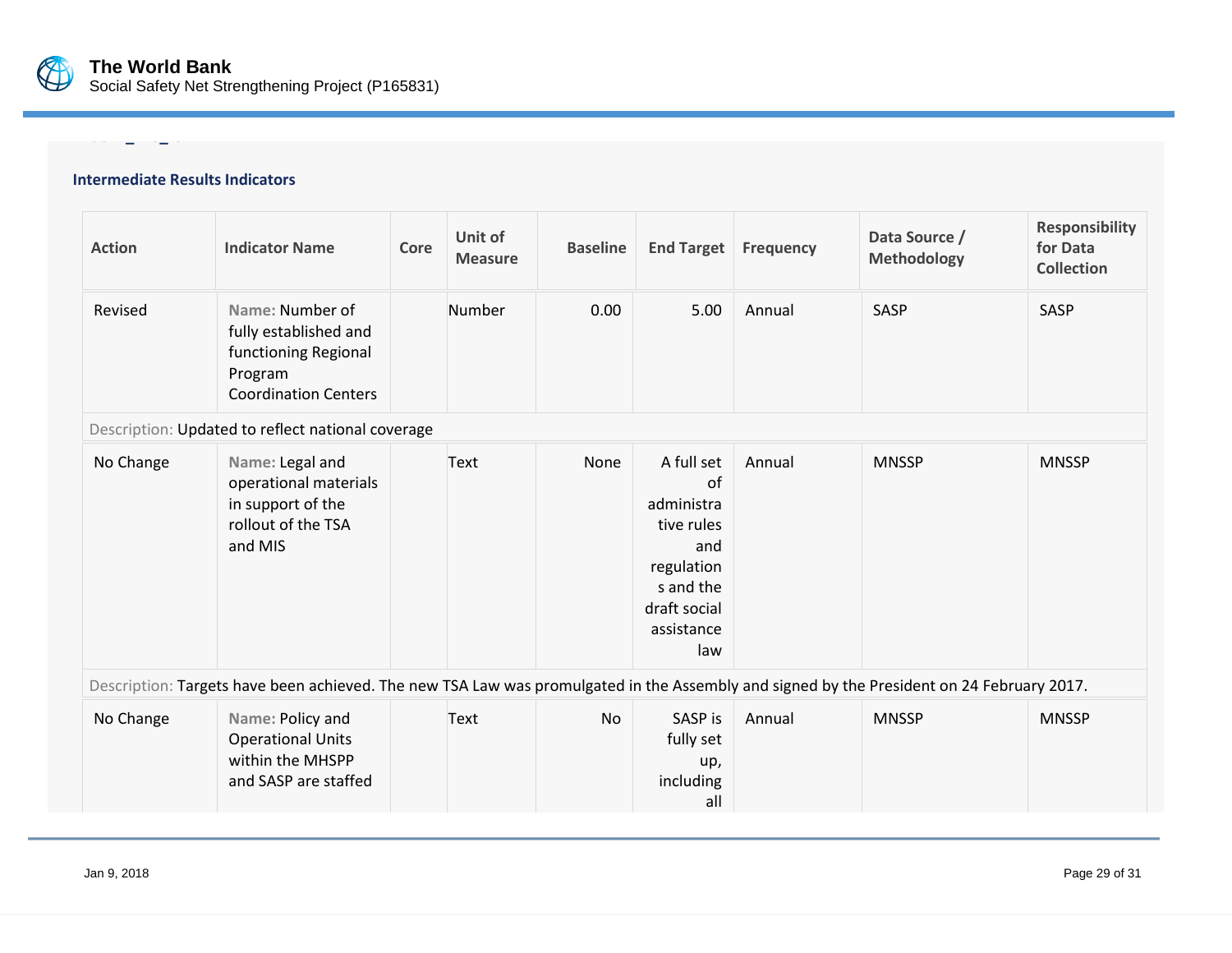

|              | and functioning                                                                                                                                                                                                              |        |           | required<br>staff to<br>operate<br>the TSA |        |      |      |
|--------------|------------------------------------------------------------------------------------------------------------------------------------------------------------------------------------------------------------------------------|--------|-----------|--------------------------------------------|--------|------|------|
|              | Description: Targets have been achieved                                                                                                                                                                                      |        |           |                                            |        |      |      |
| Revised      | Name: Staff of<br>MHSPP, SASP, and<br>SMSES, including at<br>regional and district<br>levels, provided with<br>training                                                                                                      | Number | 0.00      | 950.00                                     | Annual | SASP | SASP |
| SMSES.       | Description: Updated to reflect national coverage. The cumulative number of staff at central, regional, district, and Jamoat levels, including staff of                                                                      |        |           |                                            |        |      |      |
| <b>New</b>   | Name: Number of<br>non-TSA programs<br>that use NRSP to<br>register and monitor<br>beneficiaries                                                                                                                             | Number | 0.00      | 3.00                                       | Annual | SASP | SASP |
|              | Description: This indicator measures the degree of integration in managing social benefits and services, whereby several programs use a unified<br>information system to capture and track information on its beneficiaries. |        |           |                                            |        |      |      |
| <b>New</b>   | Name: Certification<br>of disability fully<br>automated and<br>operates on basis of<br><b>NRSP</b>                                                                                                                           | Text   | <b>No</b> | Yes                                        | Annual | SASP | SASP |
| Description: |                                                                                                                                                                                                                              |        |           |                                            |        |      |      |